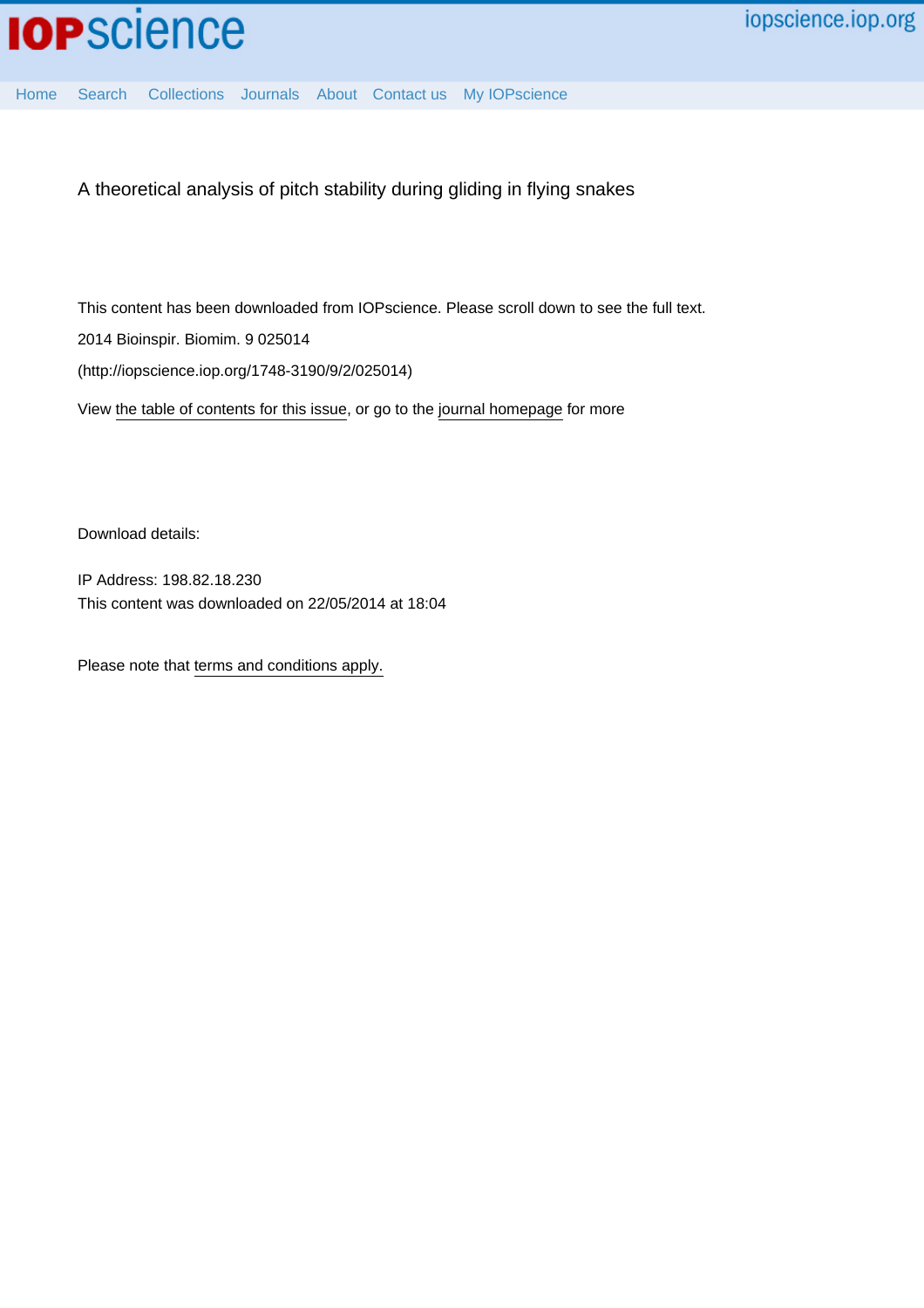Bioinspir. Biomim. 9 (2014) 025014 (16pp) [doi:10.1088/1748-3182/9/2/025014](http://dx.doi.org/10.1088/1748-3182/9/2/025014)

# A theoretical analysis of pitch stability during gliding in flying snakes

# Farid Jafari $^{\rm l}$ , Shane D Ross $^{\rm l}$ , Pavlos P Vlachos $^{\rm 2}$  and John J Socha $^{\rm l}$

<sup>1</sup> Engineering Science and Mechanics, Virginia Tech, Blacksburg, VA 24061, USA <sup>2</sup> School of Mechanical Engineering, Purdue University, West Lafayette, IN 47907, USA

E-mail: [jafari@vt.edu](mailto:jafari@vt.edu)

Received 1 November 2013, revised 8 April 2014 Accepted for publication 23 April 2014 Published 22 May 2014

## Abstract

Flying snakes use their entire body as a continuously morphing 'wing' to produce lift and shallow their glide trajectory. Their dominant behavior during gliding is aerial undulation, in which lateral waves are sent posteriorly down the body. This highly dynamic behavior, which is unique among animal gliders, should have substantial effects on the flight dynamics and stability of the snakes, resulting from the continuous redistribution of mass and aerodynamic forces. In this study, we develop two-dimensional theoretical models to assess the stability characteristics of snakes in the pitch direction. Previously measured force coefficients are used to simulate aerodynamic forces acting on the models, and undulation is simulated by varying mass. Model 1 is a simple three-airfoil representation of the snake's body that possesses a passively stable equilibrium solution, whose basin of stability contains initial conditions observed in experimental gliding trajectories. Model 2 is more sophisticated, with more degrees of freedom allowing for postural changes to better represent the snake's real kinematics; in addition, a restoring moment is added to simulate potential active control. The application of static and dynamic stability criteria show that Model 2 is passively unstable, but can be stabilized with a restoring moment. Overall, these models suggest that undulation does not contribute to stability in pitch, and that flying snakes require a closed-loop control system formed around a passively stable dynamical framework.

S Online supplementary data available from [stacks.iop.org/BB/9/025014/mmedia](http://stacks.iop.org/BB/9/025014/mmedia)

Keywords: flying snakes, gliding, stability, dynamical model

(Some figures may appear in colour only in the online journal)

|                        |                                                      | $f_1, f_2$                  | forces acting between the airfoils and the<br>middle link in Model 2 |  |
|------------------------|------------------------------------------------------|-----------------------------|----------------------------------------------------------------------|--|
| <b>List of Symbols</b> |                                                      | $f_1, f_2$                  | the magnitudes of those forces                                       |  |
| $\mathbf{A}$           | Jacobian matrix                                      | $f(x, \dot{x})$             | forcing term due to undulation                                       |  |
|                        |                                                      | $F_l, F_d$                  | lift and drag forces                                                 |  |
| $\boldsymbol{b}$       | damping coefficient                                  | F                           | the net external force                                               |  |
| $B_{\mu}$              | angular damping coefficient                          | $\mathbf{F}^*$              | the modified force for a variable mass system                        |  |
| $c(x, \dot{x}, t)$     | vector of Coriolis, centripedal and damping<br>terms | g                           | acceleration of gravity                                              |  |
|                        |                                                      | $\mathbf{g}(\mathbf{x}, t)$ | vector of elastic and gravitational terms                            |  |
| $C_l, C_d$             | lift and darg coefficients                           | G                           | the linear momentum                                                  |  |
| $\overline{d}$         | distance between airfoils in Model 1                 |                             | the angular momentum about CoM                                       |  |
| $\mathfrak{e}$         | objective function                                   | $\mathbf{H}_c$              |                                                                      |  |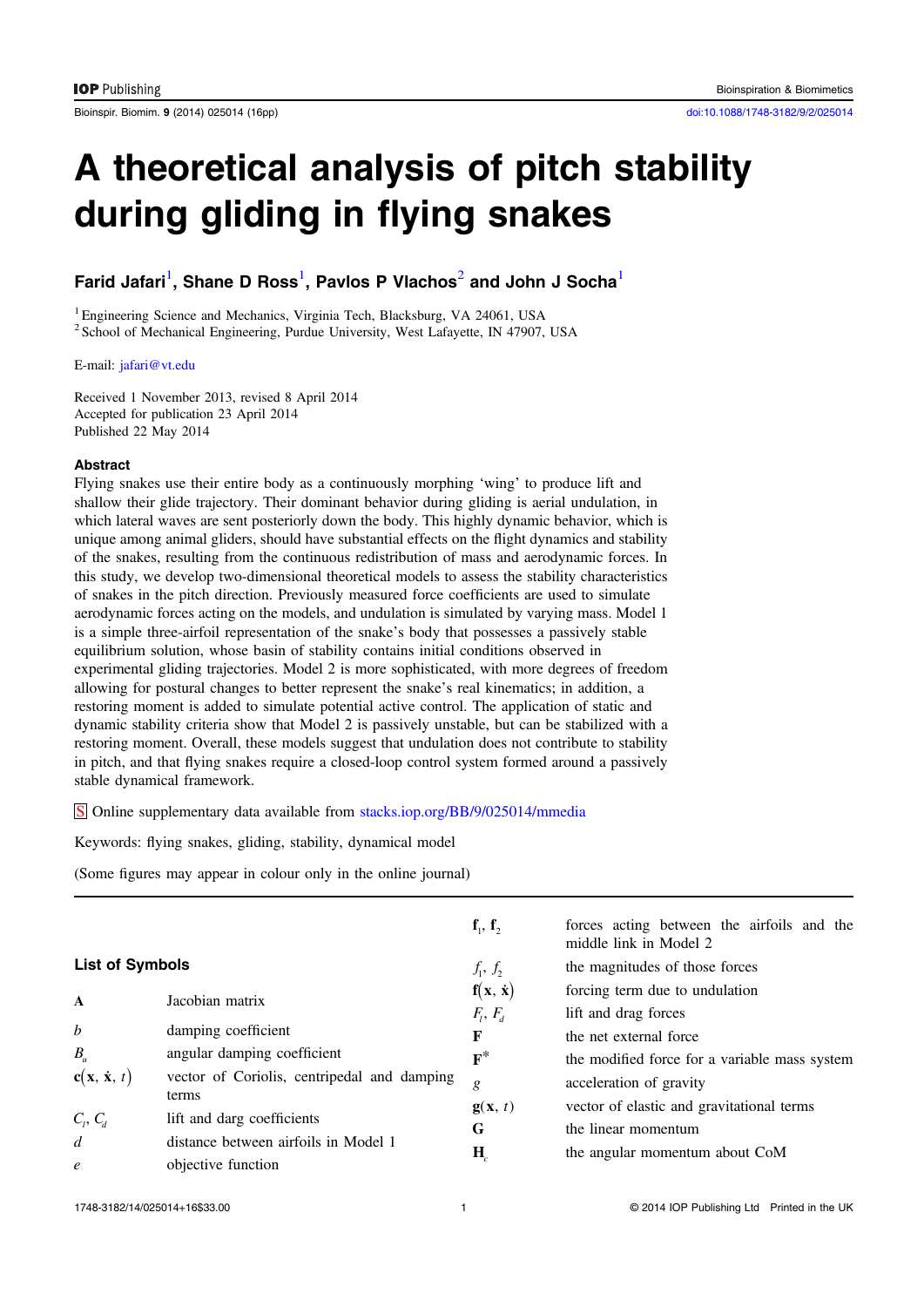| $I_i$                       | moment of inertia of the middle link                                     |  |
|-----------------------------|--------------------------------------------------------------------------|--|
| I                           | the identity matrix                                                      |  |
| j                           | subscript used for numbering in summations                               |  |
| k                           | elastic coeffiicient                                                     |  |
| $K_{\scriptscriptstyle u}$  | angular elastic coefficient                                              |  |
| l                           | half of the length of the middle link                                    |  |
| $l_{SV}$                    | the snake's snout-vent length                                            |  |
| $m_a$                       | airfoil mass                                                             |  |
| $m_i$                       | the middle link's mass                                                   |  |
| $m_i$                       | mass of the <i>j</i> th airfoil                                          |  |
| $m_{\text{tot}}$            | total mass                                                               |  |
| $M_{c}$                     | moment about the CoM                                                     |  |
| $M_{\scriptscriptstyle u}$  | restoring moment                                                         |  |
| M(x, t)                     | the mass matrix                                                          |  |
| $\boldsymbol{p}$            | a parameter                                                              |  |
|                             | a generalized force                                                      |  |
| $q_i$<br>$q(x, \dot{x}, t)$ | vector of the generalized forces                                         |  |
| $r_1, r_2$                  | distances of the airfoils from the center of the                         |  |
|                             | middle link in Model 2                                                   |  |
| $r_c$ , $\mathbf{r}_c$      | position of the CoM                                                      |  |
| $\boldsymbol{R}$            | the dissipation energy function                                          |  |
| $S_a$                       | airfoil area                                                             |  |
| t                           | time                                                                     |  |
| T                           | kinetic energy                                                           |  |
| u, u                        | speed of the mass traveling between the<br>airfoils                      |  |
| v                           | airfoil speed                                                            |  |
| V                           | airfoil velocity                                                         |  |
| V                           | potential energy                                                         |  |
|                             |                                                                          |  |
| W                           |                                                                          |  |
| x                           | work of the nonconservative forces                                       |  |
|                             | position variable                                                        |  |
| $x_i$<br>$\mathbf X$        | a generalized coordinate                                                 |  |
|                             | vector of the generalized coordinates<br>vector of the state coordinates |  |
| у                           |                                                                          |  |
| $\mathbf{y}_0$              | a periodic solution                                                      |  |
| $\tilde{\textbf{y}}$<br>Ŷ   | a perturbation                                                           |  |
|                             | the solution matrix to the perturbed system                              |  |
| Z.                          | position variable                                                        |  |
| $\alpha_{h}$                | body angle of attack                                                     |  |
| $\beta$                     | summation of the pitch angle and the glide<br>angle                      |  |
| γ                           | the glide angle                                                          |  |
| δ                           | the variational operator                                                 |  |
| $\Delta m$                  | the undulating mass                                                      |  |
| ζ                           | the nondimensional undulating mass                                       |  |
| $\eta_1$ , $\eta_2$         | the nondimensional airfoil masses                                        |  |

| $\mu$               | the nondimensional moment of inertia of the<br>middle link in Model 2 |
|---------------------|-----------------------------------------------------------------------|
| $\rho_{\text{air}}$ | density of air                                                        |
| $\sigma$            | the initial phase                                                     |
| $\tau$              | period of $y_0$                                                       |
| $\varphi$           | the airfoil angle                                                     |
| $\Phi$              | the monodromy matrix                                                  |
| $\omega$            | frequency of undulation                                               |

# 1. Introduction

All flyers require the ability to alter flight speed, trajectory, and body orientation to meet performance objectives such as efficiency and control for straight flight, maneuvering, and landing. Flight control is usually accomplished through asymmetric deployment of aerodynamic surfaces about different body axes (Dudley [2002](#page-15-0)). From aircraft to animals that have evolved the ability to fly, the use of symmetrically paired wings is an almost universal feature. Elevators, wing flaps, spoilers and a horizontal tail are used in aircraft as control devices, but flying and gliding animals must use their wings, tail and other morphological features both to generate aerodynamic forces and to control the trajectory (Biewener [2003](#page-15-0), Alexander [2003](#page-15-0)).

For most animal gliders, flight control is augmented by the ability to selectively apply forces to counteract rotations, usually by altering wing characteristics (such as camber) or by shifting the position of appendages. However, flying snakes of the genus Chrysopelea lack conventional wings and appendages, and possess no specialized anatomy for control. Despite a design that would appear disadvantageous for flight, the glide performance of flying snakes is comparable to that of other gliders (Scholey [1986,](#page-15-0) McGuire [1998](#page-15-0), Socha et al [2005\)](#page-15-0), with one species that is even capable of aerial maneuvers (Socha [2002](#page-15-0), Socha et al [2005](#page-15-0), [2010](#page-15-0)). In contrast, some nonflying snakes are known to tumble when dropped from a height (Heyer [1970](#page-15-0)), and no other species can glide, demonstrating that the physical or physiological mechanisms of control used by Chrysopelea are not present in all snakes. However, the specific mechanisms that enable Chrysopelea snakes to remain stable while gliding, or to turn on command, are unknown.

Recent studies have helped to elucidate the basic kinematic features of glide trajectories of flying snakes (Socha [2002,](#page-15-0) [2011,](#page-15-0) Socha et al [2005,](#page-15-0) [2010,](#page-15-0) Socha and LaBarbera [2005\)](#page-15-0). After a jumping take-off, the snake passes through a ballistic dive phase, in which the glide angle (the angle of the glide path relative to horizontal) is steep (∼50–70°, depending on species) and on the order of 2 m of height is lost. This is followed by a shallowing glide phase in which the glide angle decreases due to lift generation and the glide behavior of the snake develops fully. By the start of this phase, the snake has dorsoventrally flattened its whole body and undulates laterally in an S-like shape, sending traveling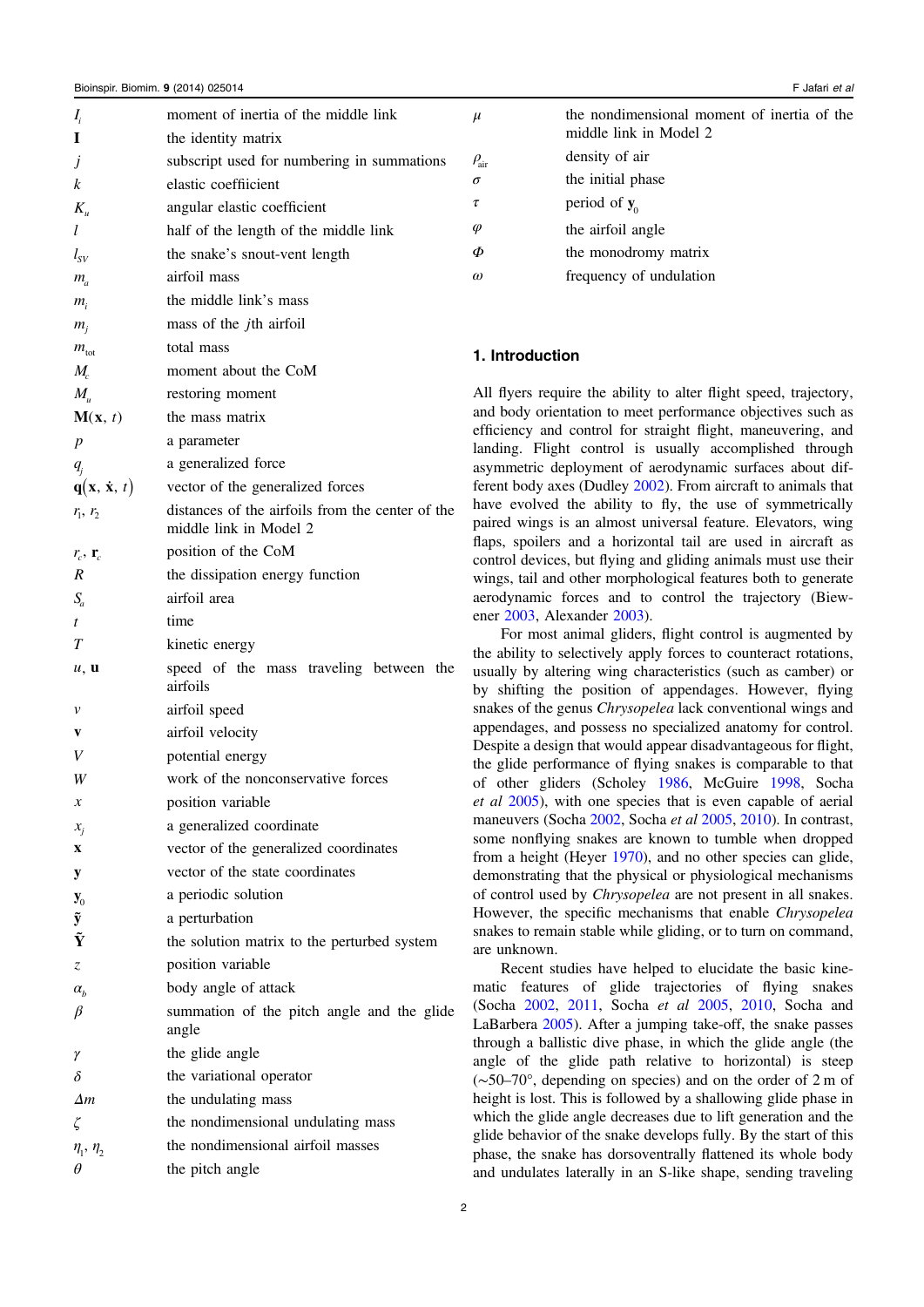<span id="page-3-0"></span>

Figure 1. Kinematic (A)–(D) and aerodynamic (E), (F) data that were used in this study. (A) Observed rotation angles between an inertial frame and the principal axes of inertia of the snake show that the snake undergoes relatively small roll and pitch angles during gliding. (B) Summary of body posture of C. paradisi, in the trajectory reference frame and normalized by SVL from the front view, indicate that the snakes undergo small roll displacement. (C) The side view shows the staggered configuration of flying snakes during glide. These data are composed of the 3D position of five landmarks relative to the CoM of the snake body. (D) The sinusoidal movement of all five landmarks is shown in the overhead view of a trajectory, where the y-axis is expanded relative to the x-axis to better reveal side-to-side movements. The kinematic data in  $(B)$ –(D) are from late-phase gliding trajectories of eight glide trials performed by two C. paradisi snakes (Socha et al [2010\)](#page-15-0). The box plots indicate the mean, and first and third quartiles, with whiskers representing 10% and 90% percentiles. (E) Steady-state lift and drag coefficients measured for a straight airfoil having the same cross-sectional shape as the flattened snake; and (F) lift-to-drag ratio for the same configuration. The aerodynamic data  $(E)$ ,  $(F)$  are adapted from (Holden *et al* [2014](#page-15-0)).

waves posteriorly down the body (figure  $1(D)$ ). During the shallowing phase, the snake maintains a staggered configuration, with the anterior body oriented roughly level to the ground and the overall body angled upward in the range of  $25^{\circ}$  from the glide path (figure 1(C)). Recent experimental and computational modeling studies show that the snake's body cross-sectional shape can maintain high lift at angles of attack as large as 35°, with lift coefficients reaching as high as 1.9 (figure  $1(E)$ ) (Miklasz *et al* [2010](#page-15-0), Holden *et al* [2014](#page-15-0), Krishnan et al [2014](#page-15-0)). Moreover, high lift and lift-to-drag ratios can be maintained over a large range of angles of attack

(figure  $1(F)$ ), helping to explain how the snake begins to generate significant aerodynamic forces even during the steep ballistic dive portion of the trajectory.

Despite our growing understanding of the kinematics and aerodynamics of flying snakes, their ability to maintain flight control remains a mystery. How does an undulating glider produce stable gliding in the absence of obvious control surfaces? An important step toward solving this problem is to understand the snake's stability characteristics in the pitch, roll and yaw directions. The simplest hypothesis is that a flying snake is passively stable in all directions; at the other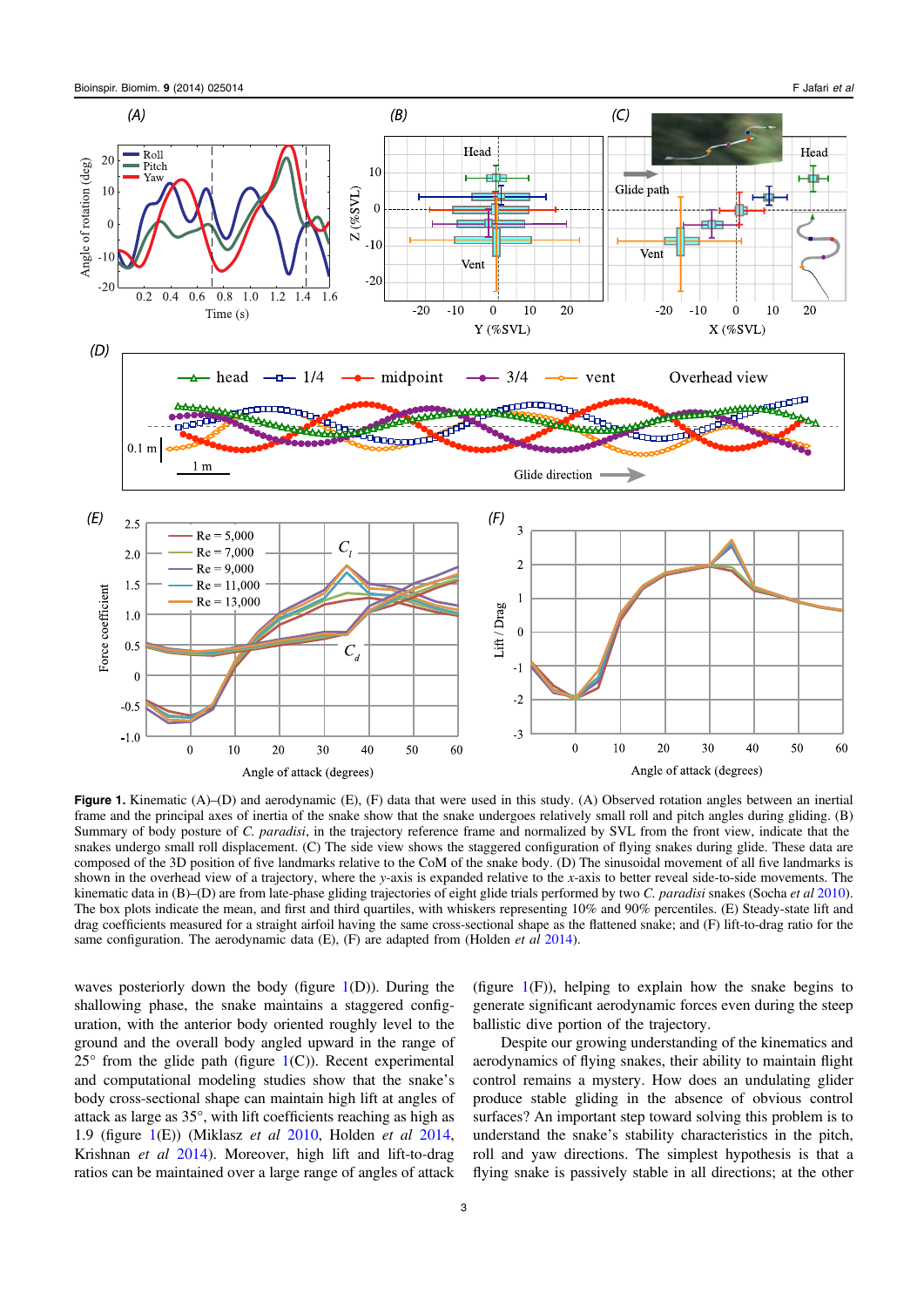extreme, the snake requires active control to counteract rotations about all axes.

Here, we develop new theoretical models as tools to address the stability characteristics of flying snakes for the first time. As a first-order study of a highly complex system, we chose to simplify the problem by considering the snake as a series of 2D airfoils, and focus only on stability in the pitch direction. We conducted simulations of glide trajectories using the aerodynamic characteristics of the snake's crosssectional shape, with undulation simulated by periodically varying the mass and area of the airfoils. The models were examined for pitch stability by obtaining the eigenvalues of the linearized system about the steady-state solutions.

Overall, we aim to understand the fundamental control mechanisms that snakes employ during a glide, contributing to our broader goal of discovering the minimum set of parameters necessary to reproduce the glide performance of flying snakes. Such work will lend insight to the morphological and behavioral requirements to evolve gliding in snakes, and can also contribute to design principles for future flying snake-inspired air or water vehicles. For example, this work could serve as the basis for a staggered-wing micro-air vehicle that operates in the same Reynolds number regime as the real snake. This vehicle would draw inspiration from the undulating movement of the snake's body, allowing the staggered foils to change their relative spacing in order to achieve a desired aerodynamic performance.

# 2. Methods

Several approaches have been used to assess flight stability of animal flyers. One of the most common methods is to examine the static stability criterion (Etkin [1972](#page-15-0), McCormick [1976](#page-15-0)). When a system experiences a small perturbation from equilibrium, this criterion determines if the acting forces would restore the system back to the equilibrium state. In recent years, the static stability criterion has been used to analyze animal flyers, including the testing of physical models in wind tunnels to understand flying frogs (McCay [2001\)](#page-15-0) and theoretical analyses of how the pitching moment about the center of mass (CoM) changes with angle of attack in birds (Thomas and Taylor [2001\)](#page-16-0). Other studies have examined dynamic stability using kinematics of the moving animal, as has been used to assess insects (Taylor and Thomas [2003\)](#page-16-0) and flying squirrels (Bishop [2006\)](#page-15-0). Computational or robotic models have been used to analyze the passive dynamic stability of hovering fruit flies (Gao et al [2011](#page-15-0)) and hawkmoths (Cheng et al [2011](#page-15-0)).

Most such studies involve the simplifying assumption of bilateral symmetry (but see Gao *et al* [2011](#page-15-0)), which allows the motions in the longitudinal direction to be decoupled from those in the lateral direction. This enables pitch stability to be considered as a simple one-dimensional problem. McCay [\(2001\)](#page-15-0) and Thomas and Taylor [\(2001](#page-16-0)) additionally considered equilibrium gliding and determined whether disturbances from equilibrium would be passively counteracted.

However, neither of these assumptions can be employed to simplify the problem of gliding in snakes. First, the S-like posture of the snake endows it with a complete lack of bilateral symmetry, which means that the longitudinal and lateral dynamics cannot be decoupled. Second, due to the snake's dynamic undulating motion, whose effect acts like a periodic inertial force, it is unlikely that flying snakes glide in equilibrium. In fact, most recorded glide trajectories consist of transient motion, and equilibrium gliding has rarely been observed (Socha [2002](#page-15-0), Socha et al [2005](#page-15-0), [2010,](#page-15-0) Socha and LaBarbera [2005\)](#page-15-0). The undulatory motion must periodically change the locations of the center of pressure (CoP) and CoM via redistribution of area and mass, which leads to the hypothesis that the stability characteristics of the snakes are influenced by undulation. Overall, these characteristics suggest that understanding how flying snakes glide requires analyses of both static and dynamic stability.

In this study, we examined the dynamics and stability of gliding flight in snakes by developing two theoretical models, beginning with a simple model and progressing to a more complex and realistic model. As a first-order modeling approach, we ignored the effects of coupling between the longitudinal and lateral dynamics. This can also be viewed as a specific case of a straight glide with negligible roll, for which the longitudinal dynamics are independent from lateral motions.

How justifiable is this approach given real snake glide dynamics? The existing kinematic data are insufficient to appraise the decoupling of longitudinal and laterally dynamics, but lateral motions are indeed negligible under certain conditions. For a straight glide, sideslip and yaw are negligible, and if we also assume that roll is not pronounced, the coupling effects are further diminished. According to figure  $1(A)$  $1(A)$ , which shows the rotation angles of the body relative to an inertial frame estimated from experimental data (Socha *et al [2010](#page-15-0)*) for approximately two undulation periods, the assumption of small roll motion is reasonable, at least during late-phase gliding in *Chrysopelea paradisi*. The angles in figure  $1(A)$  $1(A)$  are defined as the consecutive rotation angles that transform the inertial frame into the principal axes of inertia of the snake body as a whole; these were calculated from the moments of inertia in the  $x-y-z$  coordinates, which were estimated by assuming that the snake consisted of four line segments of equal masses determined by the 3D coordinates of five landmarks (figure  $1(C)$  $1(C)$ ). Figure  $1(A)$  shows that for the majority of the time, deviations in roll are less than 10°. Small roll angle could also be inferred from figure  $1(B)$  $1(B)$ , where the relative displacements of different landmarks on the body are shown in the vertical and lateral directions.

# 2.1. Modeling of forces

We considered gravity and the aerodynamic forces of lift and drag in our two models. To calculate aerodynamic forces, we used lift and drag coefficients  $(C_l$  and  $C_d$ , respectively) from an experimental study of the 2D cross-sectional shape of C. paradisi, which assumed steady-state lift and drag (Holden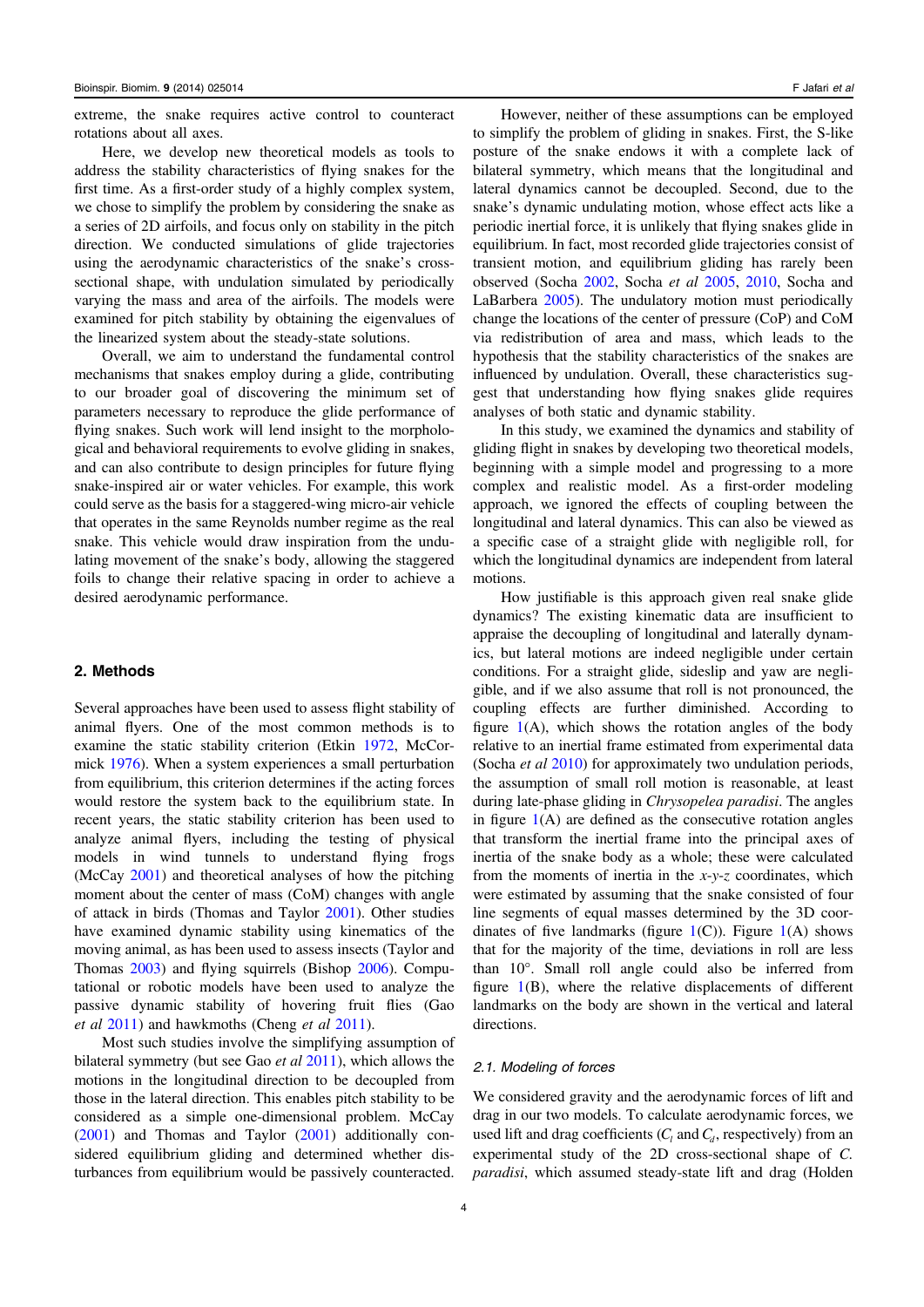<span id="page-5-0"></span>et al  $2014$ ). These coefficients (figures  $1(E)$  $1(E)$ , (F)) represent values over a range of Reynolds numbers that have been reported for C. paradisi (Socha et al [2005](#page-15-0)). Based on an average glide speed of  $8.9 \pm 1.4$  m s<sup>-1</sup> (Socha *et al* [2005](#page-15-0)) and a characteristic length of 2.2 cm (chord length, Miklasz *et al 2010*), we chose  $C_l$  and  $C_d$  values corresponding to  $Re = 11000$ .

The use of steady-state aerodynamic force coefficients to model undulating snakes is not ideal, but these coefficients are a reasonable approximation to use in our first-order modeling. As explained in detail by Holden *et al* [\(2014](#page-15-0)), the speed of the snake's forward motion in gliding is much greater than the motions of undulation, which suggests that the freestream velocity should dominate the local airflow patterns over the body. This suggests that it is reasonable to use these force coefficients in a first study. Future modeling should incorporate unsteady and tandem aerodynamic effects on the snake, when such results become available.

#### 2.2. Model 1

In the first model, we considered the snake as three evenly spaced airfoils (figure 2). These airfoils represent sections of the snake's body whose long axis (span) is roughly perpendicular to the direction of motion. The distance d between the airfoils (figure  $2(A)$ ) can be characterized as half of the undulation wavelength (figure  $2(B)$ ). We restrict the airfoils to remain coplanar. The previously measured kinematics of body movements (Socha et al [2010](#page-15-0)) justifies this restriction, showing that total displacements of several landmarks on the snake's body, perpendicular to the 'mean' body orientation, are about 10% of the snout-vent length (figure  $1(C)$  $1(C)$ ). Because no data are available about the local angles of attack along the snake body, as a reasonable first approximation we assumed that the airfoil orientation could be differentiated from the pitch angle  $\theta$  by the same constant angle  $\varphi$  for all of the airfoils (figure  $2(A)$ ). The angle  $\varphi$  represents the angle between the chord line of each airfoil and the line that defines the whole-body orientation (i.e., the three-foil system). Further, we assumed that mass and pressure are uniformly distributed along the 'wings'. The basic assumption for the aerodynamics of this model is that the main contribution to producing force comes from those parts of the body that are perpendicular to the air flow, and that the curved portions contribute negligible force.

To simulate undulation, we allowed the masses and, proportionally, areas of the segments to vary as the following functions of time:

$$
\begin{cases}\nm_1(t) = m_a + \Delta m \cos \omega t \\
m_2(t) = m_{\text{tot}} - 2m_a \\
m_3(t) = m_a - \Delta m \cos \omega t\n\end{cases} \tag{1}
$$

where  $\omega$  is the frequency of undulation and  $m_{tot}$  is the total mass of the snake, with  $m_1(t) + m_2(t) + m_3(t) = m_{\text{tot}}$ . The constraint  $\Delta m < m_a$  applies to equation (1).



Figure 2. (A) 2D structure of Model 1, which is composed of three coplanar airfoils; the distance between the airfoils is constant. (B) Correspondence between the airfoils and parts of the undulating snake body that are perpendicular to the airflow. (C) Kinematics of the model showing the asymmetric effect of pitch velocity on the velocity of airfoils. Resulting from this asymmetry, each airfoil experiences a different glide angle  $\gamma$ <sup>*j*</sup>. The middle airfoil is used as the positional reference point.

The equations of motion of Model 1, whose kinematics are shown in figure  $2(C)$ , are written as:

$$
m_{\text{tot}}(\ddot{x}\mathbf{i} + \ddot{z}\mathbf{j}) - 2\Delta m d \cos \omega t
$$
  
\n
$$
\times \left[ \left( \ddot{\theta} \sin \theta + \dot{\theta}^2 \cos \theta \right) \mathbf{i} + \left( -\ddot{\theta} \cos \theta + \dot{\theta}^2 \sin \theta \right) \mathbf{j} \right]
$$
  
\n
$$
= \sum \left( F_{ij} \sin \gamma_j - F_{dj} \cos \gamma_j \right) \mathbf{i}
$$
  
\n
$$
+ \left( F_{ij} \cos \gamma_j + F_{dj} \sin \gamma_j - m_j g \right) \mathbf{j}
$$
 (2)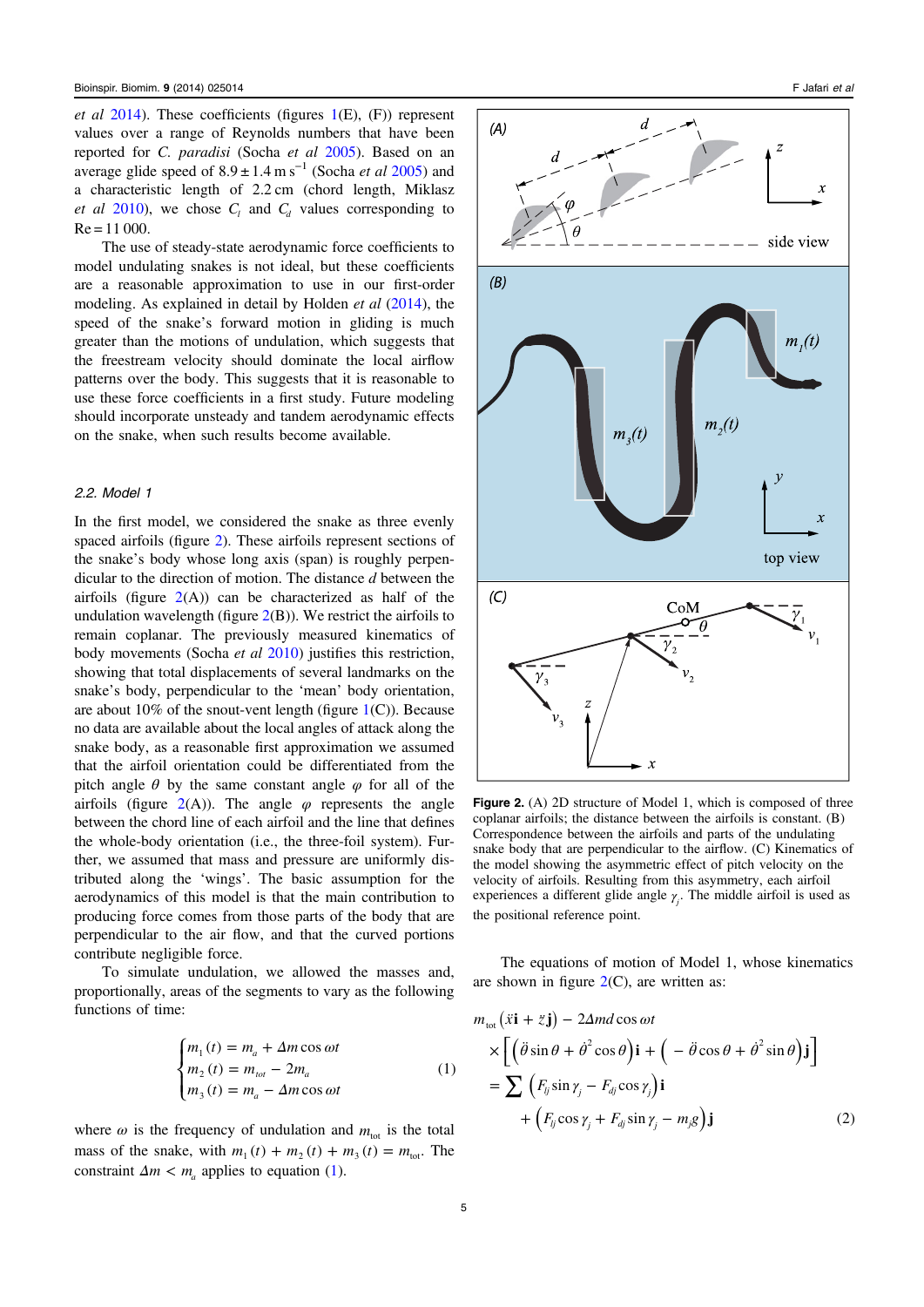<span id="page-6-0"></span>Table 1. Initial conditions used for simulations resulting in figures [4](#page-11-0)–[6](#page-12-0).

| Variable                              | Figure 4          | Figure 5 | Figure $6(A)$ |
|---------------------------------------|-------------------|----------|---------------|
| x(m)                                  |                   | 0        |               |
| z(m)                                  | 10                | 0        | 10            |
| $\theta$ (deg)                        | $-30, -10, 0$     | $-8.85$  | $-30-60$      |
| $r_{1}$ (m)                           |                   |          |               |
| $r_{2}$ (m)                           |                   |          |               |
| $\dot{x}$ (m s <sup>-1</sup> )        | 1.7               | 6.91     | 1.7           |
| $\dot{z}$ (m s <sup>-1</sup> )        | $\mathbf{\Omega}$ | $-5.06$  |               |
| $\dot{\theta}$ (deg s <sup>-1</sup> ) |                   | $-25.6$  | $-120-120$    |
| $\dot{r}_1$ (m s <sup>-1</sup> )      | 0                 | $\theta$ |               |
| $\dot{r}_2$ (m s <sup>-1</sup> )      |                   | 0        |               |

$$
2\left[\frac{m_a}{m_{\text{tot}}} - \left(\frac{\Delta m}{m_{\text{tot}}}\right)^2 \cos 2\omega t\right] m_{\text{tot}} d^2 \ddot{\theta}
$$
  
= 
$$
\sum d_j \left(F_{ij} \cos \left(\theta + \gamma_j\right) + F_{dj} \sin \left(\theta + \gamma_j\right)\right)
$$
(3)

where  $g$  is the gravitational acceleration,  $d_i$  is the position of airfoils relative to CoM along the longitudinal axis of the body, and  $\gamma$  is the glide angle of each airfoil. See the supplementary materials (available at [stacks.iop.org/BB/9/](http://stacks.iop.org/BB/9/025014/mmedia) [025014/mmedia](http://stacks.iop.org/BB/9/025014/mmedia)) for the detailed derivation of these equations. The lift and drag forces were calculated as:

$$
\begin{cases}\nF_{ij} = \rho_{air} C_{ij} v_j^2 S_{aj} / 2 \\
F_{dj} = \rho_{air} C_{dj} v_j^2 S_{aj} / 2\n\end{cases}
$$
\n(4)

where  $C_{ij}$  and  $C_{dj}$  are the force coefficients, and  $S_{aj}$  is the area of each airfoil.

Equations ([2\)](#page-5-0) and (3), together, determine the trajectory of the model when released from any initial position. In the simulations, we set  $\varphi$  equal to the value given in table [2](#page-10-0) (see section [2.6](#page-8-0) for details).

To study the steady-state behavior of Model 1, we first observe that the equations of motion are nonautonomous, i.e. they explicitly depend on time. Although nonautonomous systems are not usually expected to have equilibrium solutions, we note that with  $\dot{\theta} = 0$ , the airfoils have the same velocity and experience the same angle of attack (see supplementary materials, available at [stacks.iop.org/BB/9/](http://stacks.iop.org/BB/9/025014/mmedia) [025014/mmedia](http://stacks.iop.org/BB/9/025014/mmedia)). By substituting equation (4) into the righthand side of equation (3), it can be readily shown that, in this case, CoP coincides with CoM; therefore, the net moment about CoM vanishes and equation (3) is identically satisfied. Also, equation ([2\)](#page-5-0) reduces to:

$$
m_{\text{tot}}(\ddot{x}\mathbf{i} + \ddot{z}\mathbf{j}) = (F_l \sin \gamma - F_d \cos \gamma)\mathbf{i}
$$
  
+ 
$$
(F_l \cos \gamma + F_d \sin \gamma - m_{\text{tot}}g)\mathbf{j}
$$
 (5)

where  $F_l$  and  $F_d$  are the net lift and drag forces acting on the model and are not explicitly time-dependent.

Equation (5) is equivalent to the equations of motion for a fixed-shape glider, resulting in definite values for equilibrium speed and glide angle. The stability of the equilibrium solution depends on the initial conditions from which the trajectory starts; therefore, the equilibrium is locally stable. Additionally, it is passively stable because stability is inherent in the model's behavior without using closed-loop feedback control.

# 2.3. Model 2

Model 2 was developed based on the idea that the snake maintains a staggered configuration in mid-air, but different parts of the body move relative to one another. In this 2D model, illustrated in figure [3,](#page-7-0) two airfoils are connected through a rigid link by means of multiple springs and dampers. The airfoils and the long axis of the middle link are restricted to remain collinear, but they are free to move with respect to each other under the action of gravity, aerodynamic forces, and the springs and dampers. The effect of the springs and dampers is shown in figure  $3(A)$  $3(A)$  by the forces  $f_1$  and  $f_2$ , which have magnitudes:

$$
\begin{cases} f_1 = k (r_1 - l) + b \dot{r}_1 \\ f_2 = k (r_2 - l) + b \dot{r}_2 \end{cases}
$$
(6)

where *l* is half of the length of the middle link and the free length of the connecting springs.

Figure [3](#page-7-0)(B) depicts a top view of Model 2. Compared to Model 1, the middle link is added in this model to represent the role of the parts of the body of the snake that are almost parallel to the direction of motion (figure  $3(C)$  $3(C)$ ), which provides rotational inertia. Based on the assumption that aerodynamic forces are mainly produced by segments that are perpendicular to the flow, we ignored the aerodynamic contribution from this streamwise middle link. Another modification in Model 2 is that only two airfoils are used, in contrast to three airfoils in Model 1. Because the middle airfoil in Model 1 had no role in the equations of motion, it was removed in Model 2 for the sake of abstraction. The two remaining airfoils were sufficient to produce external forces and moments; therefore, the dynamics of the snake could be adequately approximated by Model 2.

Two more assumptions are present in the construction of Model 2, which are also used in Model 1: (i) the airfoils are constrained to move only along the orientation of the middle link, and (ii) the airfoils have the same angle of attack. Similar to Model 1, the effects of undulation were modeled by allowing the mass of the airfoils to change sinusoidally, such that the total mass of the system remains constant:

$$
\begin{cases} m_1(t) = m_{a1} + \Delta m \cos(\omega t + \sigma) \\ m_2(t) = m_{a2} - \Delta m \cos(\omega t + \sigma) \end{cases} \tag{7}
$$

where  $\sigma$  is some phase angle and is considered to account for the phase within the undulation cycle at the starting point. Application of equation (7) is subject to the restriction that  $\Delta m < m_{a1}$ ,  $m_{a1}$ . The mass of the middle link  $m_i$  is held fixed.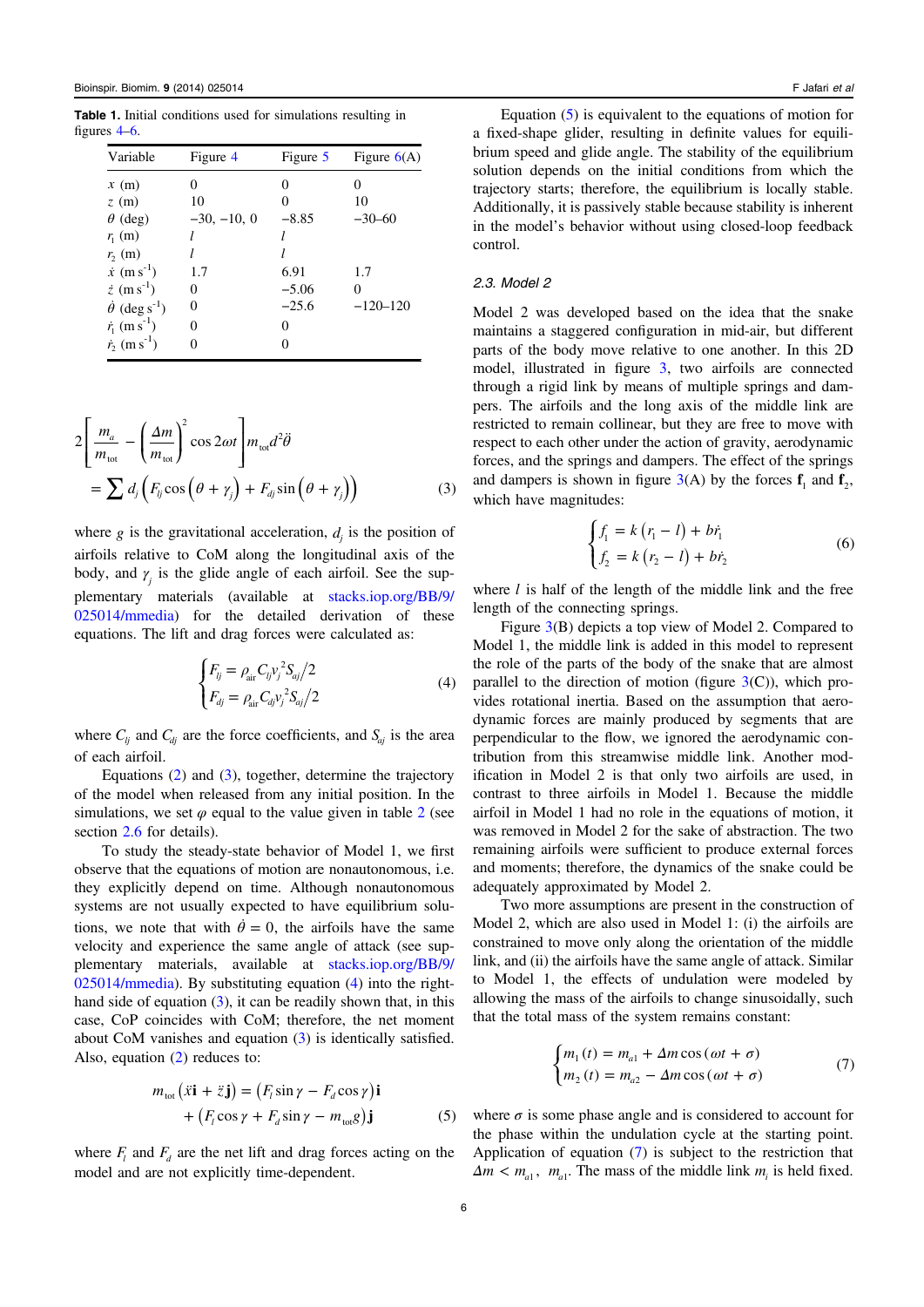<span id="page-7-0"></span>

Figure 3. (A) Model 2 from side view, showing that it is composed of two airfoils connected through a middle link by means of springs and dampers. A restoring moment *Mu* is used to control the orientation angle *θ* about zero. The center of the middle link is used as the positional reference point. (B) Overhead view of Model 2. (C) The middle link is included in the model to represent the encircled parts of the snake body. These parts are assumed to not contribute to aerodynamics forces, but do provide rotational inertia.

We further assume that the areas of the airfoils are proportional to their masses.

In the previous section, Model 1 was shown to possess locally stable equilibrium solutions, because its structure allowed a uniform distribution of aerodynamic forces. However, in Model 2, presence of the middle link, which does not produce any aerodynamic forces, makes it impossible that such a solution be obtained. Therefore, active control is required in Model 2 to stabilize the trajectories. We used a restoring moment in Model 2 to represent the overall effect of control movements. Based on kinematic observations showing that the snake's body remains roughly level with the ground in mid-glide (Socha et al [2010](#page-15-0)), a linearized form was considered for the restoring moment, which would maintain the pitch angle  $\theta$  close to zero. Similar to expressions that have been commonly used to stabilize models of flying animals (see e.g. Cheng *et al* [2011\)](#page-15-0), we let:

$$
M_u = K_u \theta + B_u \dot{\theta} \tag{8}
$$

It is important to note that the proportionality term  $K_{\mu}$  $\theta$ might not be sufficient for control, because it could overcompensate to disturbances and lead to divergent oscillations. Therefore, a damping term  $B_{\nu} \dot{\theta}$  was also included to dissipate the unwanted pitching motion.

# 2.4. Equations of motion for Model 2

Before deriving the equations of motion, a few definitions are presented for convenience of notation. We select  $\mathbf{x} = \begin{bmatrix} x & z & \theta & r_1 & r_2 \end{bmatrix}^T$  (see figure 3(A)) as the vector of generalized coordinates of the system. Among these variables, *x* and *z* define the position of the model as a whole in the plane of motion and are called the position variables, while  $r_1$ ,  $r_2$  and  $\theta$  determine the relative position of model segments and are called the configuration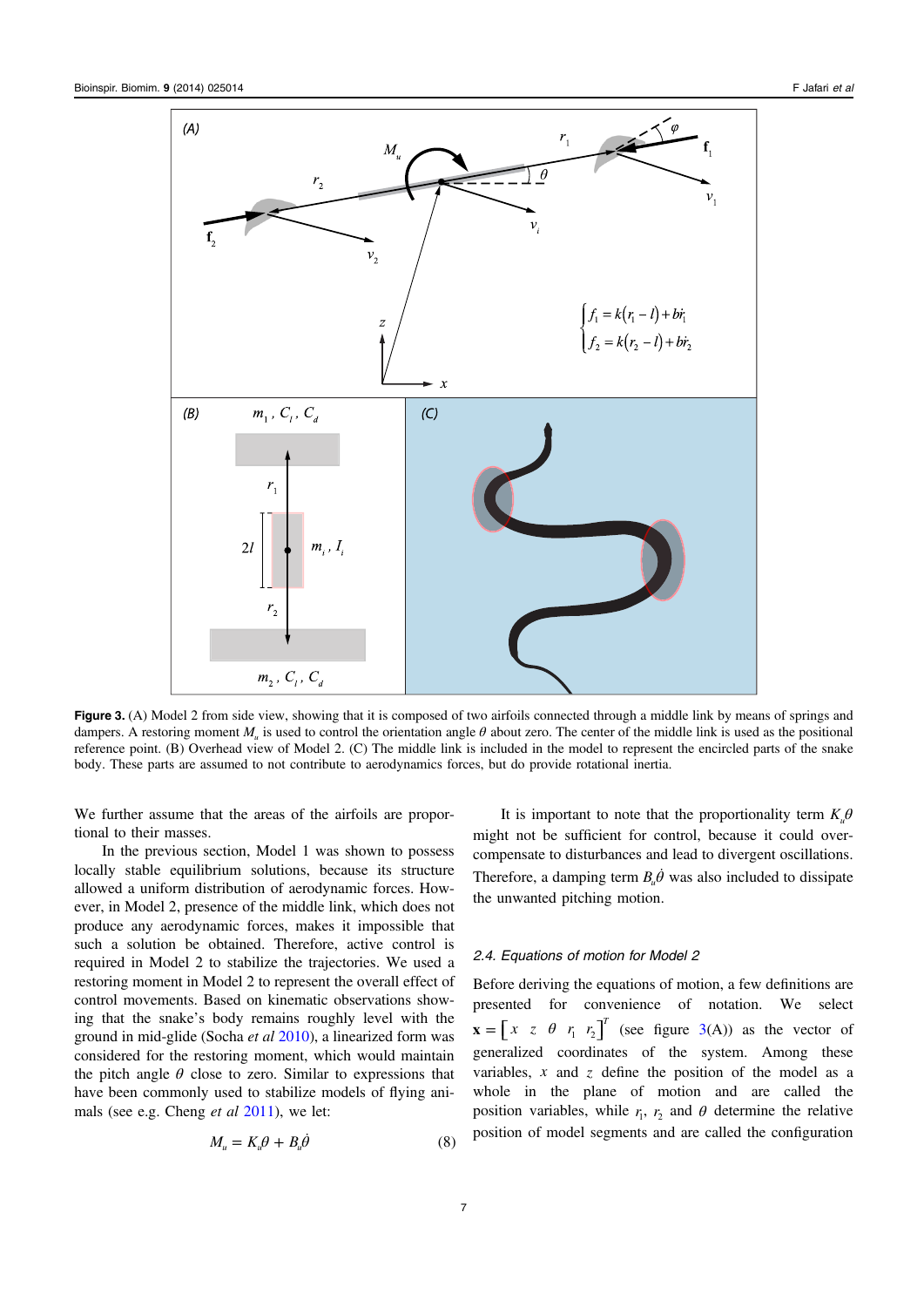<span id="page-8-0"></span>variables. Additionally, we define the state vector as:

$$
\mathbf{y} = \begin{bmatrix} \theta & r_1 & r_2 & \dot{x} & \dot{z} & \dot{\theta} & \dot{r}_1 & \dot{r}_2 \end{bmatrix}^T \tag{9}
$$

The reason for excluding the position variables from the state vector is that, unlike state variables, they will not settle to periodic motions, and prevent obtaining a periodic steadystate solutions (see section 2.6 for more details).

The equations of motion are derived using a Lagrangian formulation, and are written in the following matrix form:

$$
\mathbf{M}(\mathbf{x}, t)\ddot{\mathbf{x}} + \mathbf{c}(\mathbf{x}, \dot{\mathbf{x}}, t) + \mathbf{g}(\mathbf{x}, t)
$$
  
=  $\mathbf{q}(\mathbf{x}, \dot{\mathbf{x}}, t) + \mathbf{f}(\mathbf{x}, \dot{\mathbf{x}}) \sin(\omega t + \sigma)$  (10)

where  $M(x, t)$  is the mass matrix,  $c(x, \dot{x}, t)$  is a vector containing the centrifugal, Coriolis and damping terms,  $g(x, t)$  contains the gravitational and elastic terms, and  $\mathbf{q}(\mathbf{x}, \dot{\mathbf{x}}, t)$  is the vector of generalized force. Also,  $\mathbf{f}(\mathbf{x}, \dot{\mathbf{x}})$  is a forcing term produced by the transport of mass between the airfoils, whose harmonic behavior is shown in equation (10).

Upon integration of equation (10) from any initial condition, the glide trajectory of the model can be determined. A detailed derivation of equation (10) including explicit formulae for the terms is provided in the supplementary materials (available at [stacks.iop.org/BB/9/025014/mmedia\)](http://stacks.iop.org/BB/9/025014/mmedia).

#### 2.5. Determination of parameters for Model 2

It can be seen from figure [3](#page-7-0) and equations  $(6)$  $(6)$ – $(8)$  $(8)$  that Model 2 involves multiple parameters, including the inertial parameters  $m_{a1}$ ,  $m_{a2}$ ,  $\Delta m$ ,  $m_i$  and  $I_i$ ; biomechanical parameters *k* and *b*; geometric parameters *l*,  $\sigma$  and  $\varphi$ ; and control parameters  $K_u$  and  $B_u$ . Among these, determining  $K_u$  and  $B_u$ required fitting the model to observed glide trajectories of snakes, by formulating it as an optimization problem (see below). This approach has been commonly used when control system parameters are dealt with; for example, Cheng et al [\(2011\)](#page-15-0) determined the characteristic coefficients of the feedback control system of a hawkmoth model using a similar approach. Because direct measurement of other parameters from live specimens of flying snakes was not possible for this study, we chose to use a data fitting procedure to find model parameters by requiring that the resulting model would reproduce the observed glide trajectories as close as possible.

We chose to use glide trajectory data from a previous study (Socha *et al* [2010\)](#page-15-0), using a representative snake 42.0 g in mass and 74.0 cm in snout-vent length (SVL). Based on another study (Socha et al [2005\)](#page-15-0) and following Miklasz et al [\(2010\)](#page-15-0), we estimated that this snake created an airfoil with a chord of 2.2 cm by flattening its body.

To simplify the formulation, the following nondimensionalized inertial parameters were used in the process:

$$
\begin{cases}\n\eta_1 = m_{a1}/m_{tot} \\
\eta_2 = m_{a2}/m_{tot}, \quad \mu = \frac{I_i}{m_i l^2 / 3} \\
\zeta = \Delta m / m_{tot}\n\end{cases}
$$
\n(11)

Equation [\(7](#page-6-0)) could then be rewritten as:

$$
\begin{cases} m_1 = \left[ \eta_1 + \zeta \cos(\omega t + \sigma) \right] m_{tot} \\ m_2 = \left[ \eta_2 - \zeta \cos(\omega t + \sigma) \right] m_{tot} \end{cases}
$$
 (12)

We thus obtain the mass and moment of inertia of the middle link as:

$$
m_i = \left(1 - \eta_1 - \eta_2\right) m_{\text{tot}} \tag{13a}
$$

$$
I_{i} = \mu \left( 1 - \eta_{1} - \eta_{2} \right) \frac{1}{3} m_{\text{tot}} l^{2}
$$
 (13*b*)

Using the assumption that the projected areas of the airfoils are proportional to their masses, we could also find the airfoil area  $S<sub>a</sub>$  from equation (12):

$$
S_{aj} = \frac{m_j}{m_{\text{tot}}} l_{SV} c, \ j = 1, \ 2
$$
 (14)

where  $l_{SV}$  and  $c$  are SVL and airfoil chord, respectively.  $S_a$  is used along with the aerodynamic coefficients to calculate the lift and drag forces.

Finally, the error between the recorded trajectory and the theoretical trajectory obtained by integration of equation (10) is defined in the least squares sense as:

$$
e = \int_{t_1}^{t_2} \left[ \left( x_r(t) - x_m(t) \right)^2 + \left( z_r(t) - z_m(t) \right)^2 \right] dt \quad (15)
$$

where the subscripts *r* and *m* denote the recorded and model trajectories, respectively. The model parameters are the solution to an optimization problem in which the error in equation (15) is considered as the objective function to be minimized.

It is important to note that the discretized form of equation (15) was used here, because the measured data existed at a series of discrete time steps. We used the initial conditions based on the previous trajectory data (table [1\)](#page-6-0). We chose initial values of  $x$ ,  $z$  and  $\theta$  from the measured data, whereas the initial values of  $\dot{x}$ ,  $\dot{z}$  and  $\dot{\theta}$  were calculated using a finite difference formula. Because no measured data existed for  $r_1$  and  $r_2$ , we simply integrated these variables from rest  $(r_1 = r_2 = l \text{ and } \dot{r}_1 = \dot{r}_2 = 0).$ 

#### 2.6. Stability analysis

To analyze the stability characteristics of a system in the sense of dynamic stability, we first need to determine its steady-state response. Model 2, as described by equation (10), is nonautonomous and periodically forced with the frequency of undulation. Hence, the steady-state response of Model 2 is periodic in state space and has the same frequency. As a side note, it should now be clear that in order to be able to obtain periodic solutions, we had to define the state vector as in equation  $(9)$ , because the trajectory in the x-z plane is not periodic. We can assess the stability of the periodic solution by applying the Floquet theory (Nayfeh and Balachandran [2004\)](#page-15-0), which is described below.

Due to the complexity of the equations of motion of Model 2, analytical solutions were not attempted; instead, we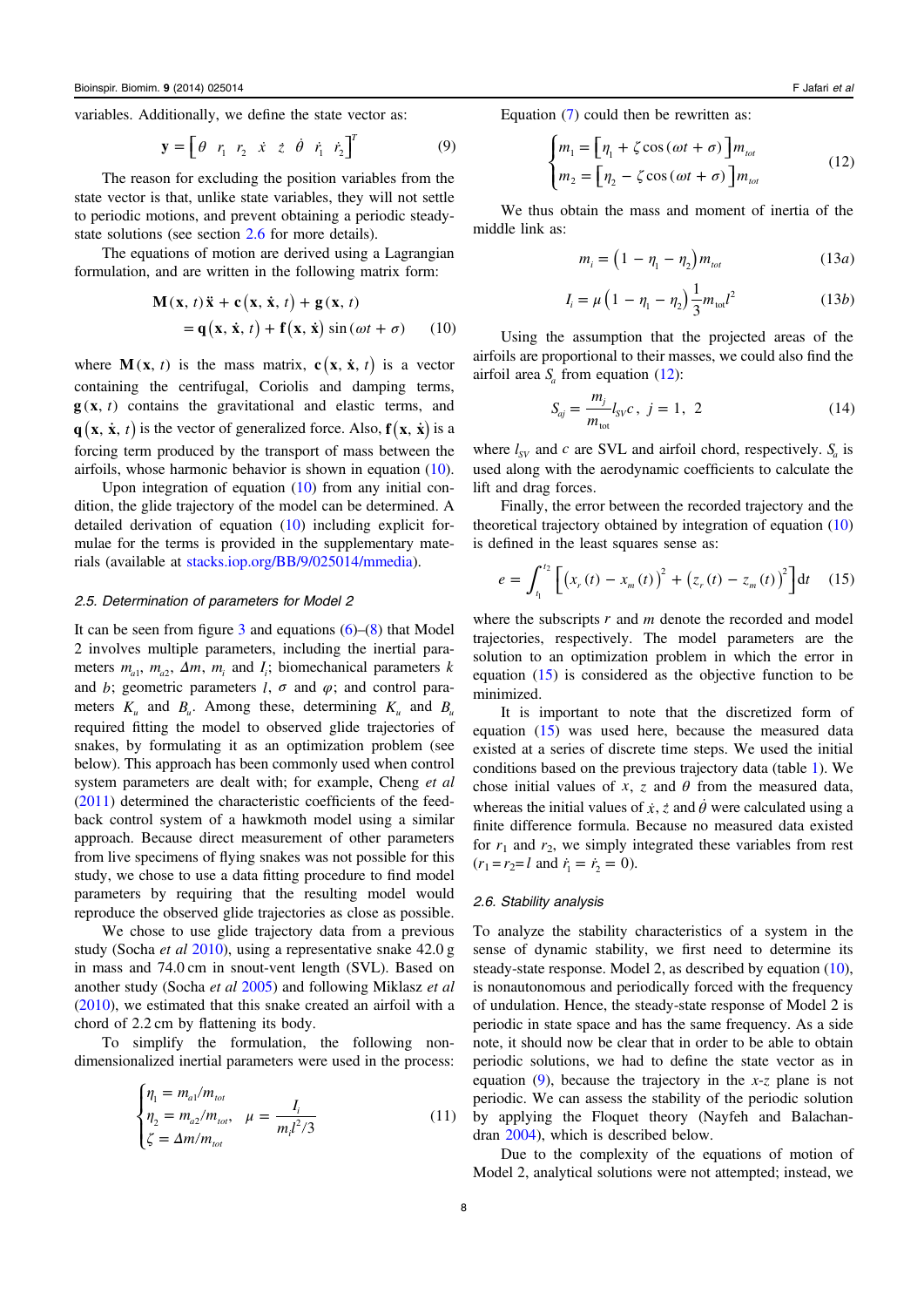employed a finite difference method to determine the solution to equation  $(10)$  $(10)$ . First, a sufficiently small step size was selected to construct a dense set of time steps spanning one period of undulation. Then, a central difference formula was used to approximate the time derivative of the state vector at the midpoint of each interval. By imposing the periodicity condition, a set of algebraic equations was obtained in terms of discrete states at the steps, sufficient to solve for discrete states, determining the periodic solution (Nayfeh and Bala-chandran [2004\)](#page-15-0). This periodic solution is called  $\mathbf{y}_0(t)$ , and we denote its period by *τ*.

To examine the dynamic stability of  $\mathbf{y}_{0}(t)$ , equation ([10\)](#page-8-0) is first rewritten in the following state space form:

$$
\dot{\mathbf{y}} = \dot{\mathbf{y}} \left( \mathbf{y}, t; p \right) \tag{16}
$$

where *p* could be any parameter. A disturbance  $\tilde{\mathbf{y}}(t)$  is superimposed on  $\mathbf{y}_{0}(t)$ , so that:

$$
\mathbf{y}(t) = \mathbf{y}_0(t) + \tilde{\mathbf{y}}(t) \tag{17}
$$

Next, equation  $(17)$  is substituted into equation  $(16)$ , a Taylor series expansion is used about  $\mathbf{y}_0(t)$ , and linear terms in the disturbance are retained. It follows that:

$$
\dot{\tilde{\mathbf{y}}} = \frac{\partial \dot{\mathbf{y}}}{\partial \mathbf{y}} \bigg|_{\mathbf{y}_0} \tilde{\mathbf{y}} = \mathbf{A}(t; p) \tilde{\mathbf{y}} \tag{18}
$$

where  $A(t; p)$  is the Jacobian matrix. The linearly independent solutions of equation (18) are collected in a matrix form as below:

$$
\tilde{\mathbf{Y}}(t) = \begin{bmatrix} \tilde{\mathbf{y}}_1(t) & \tilde{\mathbf{y}}_2(t) & \cdots & \tilde{\mathbf{y}}_8(t) \end{bmatrix}
$$
 (19)

 $\tilde{\mathbf{Y}}(t)$  is the fundamental matrix solution and satisfies the differential equation:

$$
\dot{\tilde{\mathbf{Y}}}(t) = \mathbf{A}(t; p) \, \tilde{\mathbf{Y}}(t) \tag{20}
$$

When integrated from the initial condition  $\tilde{\mathbf{Y}}(0) = \mathbf{I}$ , the fundamental matrix solution evaluated at the period  $\tau$  is called the monodromy matrix; i.e.

$$
\Phi = \tilde{\mathbf{Y}}(\tau),\tag{21}
$$

The eigenvalues of the monodromy matrix, *Φ*, are called Floquet multipliers. The Floquet theory states that stability of  $\mathbf{y}_{0}(t)$  is determined by the following condition: if all of the Floquet multipliers are within the unit circle in the complex plane, the periodic solution is stable (Nayfeh and Balachandran [2004](#page-15-0)).

The effect of parameter *p* on the stability of  $\mathbf{y}_0(t)$  can be determined by examining whether changes in the value of *p* cause a Floquet multiplier to enter or exit the unit circle. For the case of Model 2, parameters of interest are  $K_u$  and  $B_u$ , and *Δm* (or equivalently *ζ*, which is a measure of undulating amplitude and could be used to determine the effect of undulation on the pitch stability of the model). A previous study of flying snake kinematics (Socha and LaBarbera [2005\)](#page-15-0) found no correlation between undulation frequency and any glide performance variable. Therefore, we do not consider this parameter here. Among the parameters of interest, the amplitude of undulation, *ζ*, requires further elaboration, because the forcing term  $f(x, \dot{x})$  is proportional to it; see equation (S21). As this parameter goes to zero, the steadystate response continuously transforms from a periodic to an equilibrium solution, for which the Floquet theory can no longer be applied. In this case, the eigenvalues associated with the linearized equations of motion have to be obtained; for an equilibrium solution to be dynamically stable, all of these eigenvalues must have negative real parts (Nayfeh and

Balachandran [2004](#page-15-0)). Here, for an equilibrium solution of Model 2 with  $\zeta = 0$ (i.e., without undulation), we instead applied the static stability criterion, which determines the ability of a system to produce a restoring effect after receiving a disturbance, and is a necessary condition for dynamic stability. In planar motion, the analysis of static stability in the pitch direction reduces to determining the slope with which pitching moment,  $M_c$ , varies with angle of attack,  $\alpha_b$ . If the slope is negative, i.e.

$$
\frac{\partial M_c}{\partial \alpha_b} < 0,\tag{22}
$$

this means that a disturbance from equilibrium passively induces an opposing pitching moment, and the system is statically stable (Taylor and Thomas [2002\)](#page-16-0). This criterion was applied to Model 2 without undulation as follows:

We kept the pitch angle  $\theta$  constant, integrated equation [\(10](#page-8-0)) with respect to other generalized coordinates, giving sufficient time to let them reach steady-state. Then, the reference angle of attack was found as:

$$
\alpha_b = \theta - \tan^{-1}(\dot{z}/\dot{x}) \tag{23}
$$

Also, the pitching moment was obtained as:

$$
M_c = (r_1 - r_c) (F_{l1} \cos \beta_1 + F_{d1} \sin \beta_1)
$$
  
-  $(r_2 + r_c) (F_{l2} \cos \beta_2 + F_{d2} \sin \beta_2) - K_d \theta$  (24)

with  $\beta_i$ ,  $j = 1$ , 2 defined in equation (S15), and  $r_c$  being the position of CoM with respect to the center of the middle link, calculated as:

$$
r_c = (m_1 r_1 - m_2 r_2) / m_{tot} \tag{25}
$$

By repeating the above procedure while changing the pitch angle, a curve is constructed displaying the relation between the pitching moment and angle of attack. The stability criterion of equation (22) was applied to this curve. For comparison, this criterion was also applied to the model with undulation. For this case, the reference angle of attack and the pitching moment had to be averaged over one period of undulation. Finally, we varied  $K<sub>u</sub>$  to examine the effect of the control term on the static stability properties of the system.

#### 2.7. Simulations

We used custom-written programs in MATLAB (version 2010a) to integrate the equations of motion (using ode functions), to solve the parameter-fitting problem (formulated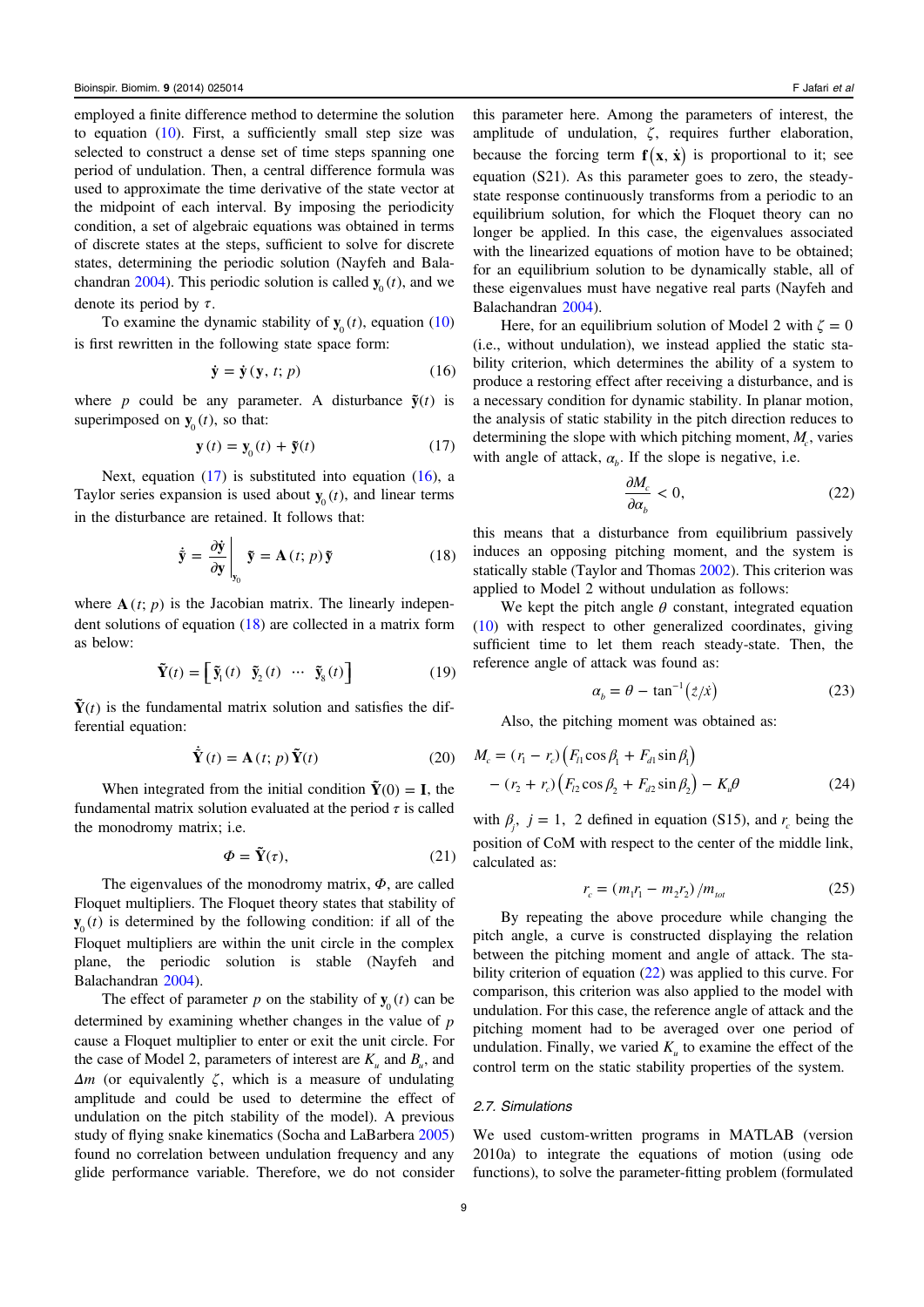<span id="page-10-0"></span>Table 2. The model parameters fitted to experimental data along with the lower and upper bounds used in the optimization process.

| Parameter                      | Fitted value | Lower bound | Upper bound |  |
|--------------------------------|--------------|-------------|-------------|--|
| $\eta_{1}$                     | 0.379        | 0.2         | 0.4         |  |
| $n_{2}$                        | 0.380        | 0.2         | 0.4         |  |
|                                | 0.319        | 0.25        | 0.35        |  |
| l/c                            | 2.981        | 1           | 4           |  |
| $\mu$                          | 0.495        | $\theta$    | 2           |  |
| $k$ (N m <sup>-1</sup> )       | 0.198        | $\theta$    | 2           |  |
| $b$ (Ns m <sup>-1</sup> )      | 0.199        | O           | 2           |  |
| $K_u$ (Nm rad <sup>-1</sup> )  | 0.119        | $\theta$    | 2           |  |
| $B_u$ (Nms rad <sup>-1</sup> ) | 0.099        | 0           | 2           |  |
| $\varphi$ (deg)                | $-5.39$      | $-30$       | 30          |  |
| $\sigma$ (deg)                 | 3.92         | $-180$      | 180         |  |

as an optimization problem and solved using the fmincon function) and to perform the subsequent simulations. The sequential quadratic programming algorithm was employed to solve the optimization problem and to find the unknown model parameters within a definite range determined by lower and upper bounds. These bounds were imposed on the solution to ensure a biomechanically realistic solution. The optimization process resulted in several local minima of the error function, among which we selected the solution associated with the least error value.

We carried out several simulations with the developed models, using initial conditions that are summarized in table [1.](#page-6-0) In addition, we used  $m_a = m_{tot}/4$  and  $\Delta m = m_{tot}/4$  for Model 1. The fitted parameters for Model 2 are given in table 2 along with the lower and upper bounds against which they were obtained. For consistency, the value of  $\varphi$  obtained for Model 2 was used for both models in all simulations.

#### 3. Results

#### 3.1. Trajectory simulations

To investigate how the developed theoretical models predict the transition from the ballistic phase to the shallowing phase, the trajectories and corresponding glide angles starting from  $(\dot{x}_0, \dot{z}_0) = (1.7, 0) \,\text{m s}^{-1}$  were compared to the experimental trajectories in Socha *et al*  $(2005)$  $(2005)$  (figures  $4(A)$  $4(A)$  and  $(B)$ ). Because no data exist on the initial pitch angle of the snake, we assumed reasonable values for the simulations. Figure [4\(](#page-11-0)A) shows that Model 1 with  $\theta_0 = -10^{\circ}$  produced a trajectory that followed the experimental data; it also shows that the trajectories predicted by Model 1 do not change monotonically with  $\theta_0$ . When the initial pitch angle is decreased from zero to  $\theta_0 = -10^\circ$ , the distance traveled increased by about 20%; but if  $\theta_0$  is further decreased to  $\theta_0 = -30^\circ$ , the traveled distance is less than halved. Figure [4](#page-11-0)(B) shows that no shallowing phase exists for Model 1 with  $\theta_0 = -30^\circ$ , but the glide angle tends to an equilibrium value of about 70°. It can be also observed that the trajectory

of Model 1 with  $\theta_0 = 0^\circ$  reaches equilibrium in less than 1.5 s, while the experimental glide angle continues to decrease even after 2 s. On the other hand, the trajectories predicted by Model 2 change monotonically with  $\theta_0$ , and do not seem to reach equilibrium by the end of the simulation time; however, they underperform in horizontal distance traveled relative to both Model 1 and the experimental data.

The reason for the nonmonotonic behavior of Model 1 may be readily explained if we recall the following equation for the equilibrium glide angle:

$$
\tan \gamma = \frac{C_d}{C_l} = f(\alpha) \tag{26}
$$

where  $\alpha$  is the angle of attack, and  $f(\alpha)$  is a nonmonotonic function (see figure  $1(F)$  $1(F)$ ).

The vertical and horizontal components of the velocity are also plotted in figures  $4(C)$  $4(C)$  and  $(D)$ , respectively. As with the other performance metrics, it is clear that the simulated velocities do not closely match the experimental velocities. The velocities predicted by Model 2 have relatively similar trends to those of real snakes, for which the vertical velocity starts to increase in magnitude for roughly one second, after which sufficient airspeed is achieved and lift is generated to provide a positive vertical acceleration. Moreover, the horizontal velocity shows a positive acceleration during the whole time, although the acceleration starts to diminish after 1.5 s. However, the simulated velocities are considerably smaller in magnitude than the experimental data; whereas the largest vertical speed of snakes is  $\sim 6 \text{ m s}^{-1}$ , the simulated vertical speeds reach a maximum of  $\sim$ [4](#page-11-0).5 m s<sup>-1</sup> (figure 4(C)). The velocity magnitude deficit is particularly obvious in the horizontal component of the velocities, which leads to the steep shallowing trajectories of Model 2 (figure [4](#page-11-0)(D)). The same discrepancies exist in the results of Model 1, in addition to the aberrant behavior of the vertical speed with  $\theta_0 = 0^\circ$ , where positive acceleration is never attained.

Figure [5](#page-12-0) compares the recorded trajectory and pitch angle of a flying snake to the simulated ones obtained by integrating equations of motion of Model 2 from the same initial conditions. The experimental trajectory of the CoM, shown in figure [5](#page-12-0)(A), was calculated based on the 3D kinematic data of five landmarks on the snake body, recorded from the mid-toend portion of the glide (Socha *et al* [2010\)](#page-15-0). The experimental pitch angle, which was originally calculated using the same kinematic data, is repeated from figure  $1(A)$  $1(A)$ . It can be seen that the simulated trajectory closely follows the recorded data; the maximum position difference between model and observed results was 13 cm over a total distance of more than 12 m traveled, resulting in a relative difference of 1.0%. On the other hand, the simulated pitch angle deviates largely from the recorded data. In particular, it seems that a phase shift exists between the two time series, although they exhibit the same dominant frequency, which is equal to the frequency of undulation. In addition, the amplitude of oscillations of the experimental pitch angle is roughly twice that of the simulated one.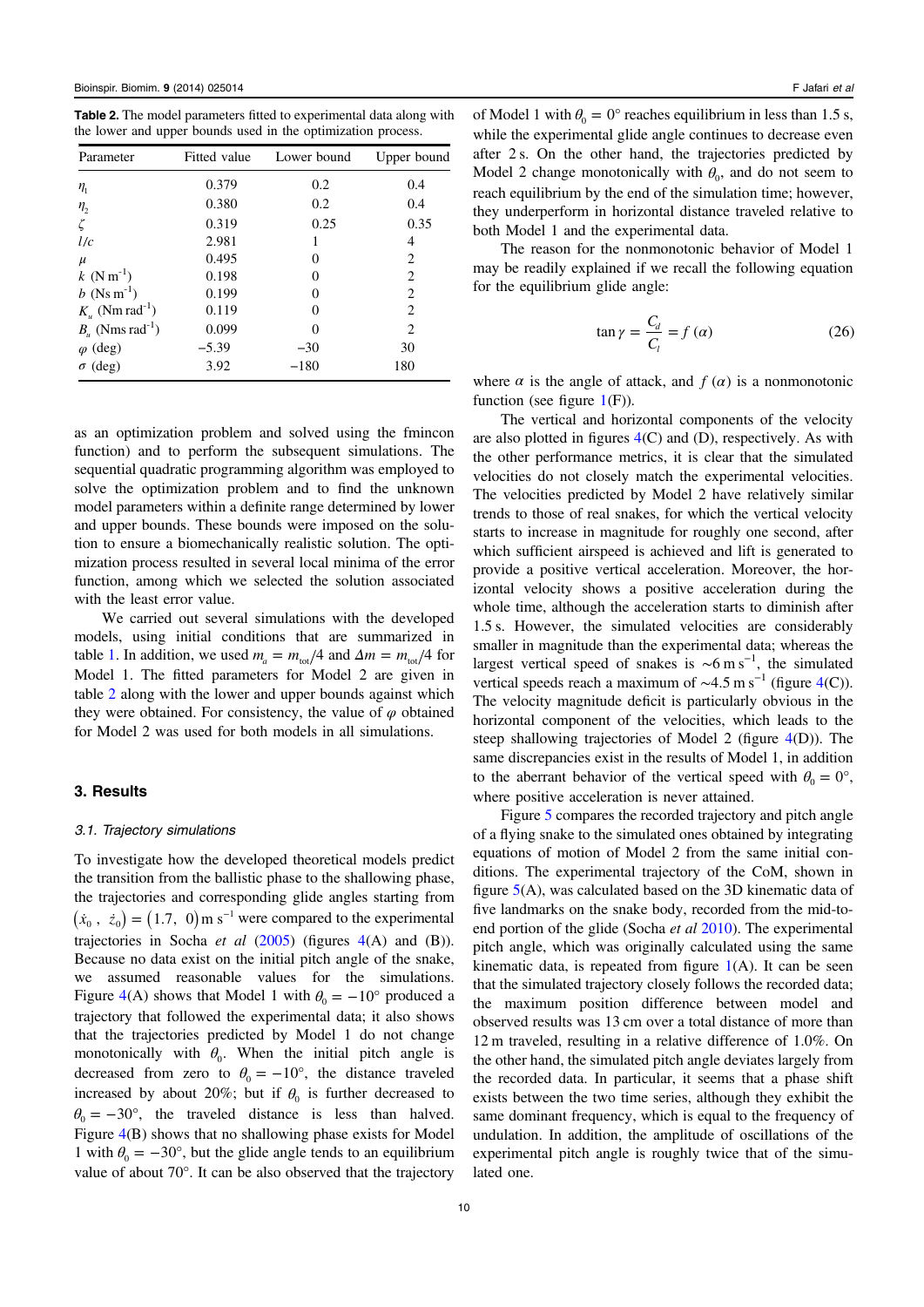<span id="page-11-0"></span>

Figure 4. Comparison of the simulations with an assemblage of experimental data, from Socha *et al* [\(2005\)](#page-15-0). (A) Trajectories and (B) associated glide angles produced by the theoretical models. The trajectories given by Model 1 (dashed lines) reach equilibrium earlier than real snakes, as can be seen in the glide angle data. In contrast, Model 2 (solid lines) produced trajectories that resemble experimental data, but underperform in terms of glide ratio. (C) and (D) show vertical and horizontal components of the velocity, respectively. Whereas both models are incapable of reaching velocities as high as seen in the snakes, Model 2 better predicts the trends in the velocities.

#### 3.2. Stability analysis

Model 1 was shown to have an equilibrium solution, although its equations of motion were nonautonomous. A trial-anderror investigation of the initial conditions revealed that the equilibrium of Model 1 is locally passively stable. The blue region in figure  $6(A)$  $6(A)$  shows the basin of stability of the equilibrium in the  $\theta_0 - \dot{\theta}_0$  plane, with the initial velocities set as the same as those of the experimental trajectories (see figure 4). It is clear that many of the snake-related initial conditions lie within the basin of stability of equilibrium. The trajectories that start from the initial conditions in blue go to the equilibrium state, whereas the initial conditions in red result in nongliding trajectories similar to those of a pure projectile (figure [6\(](#page-12-0)B)).

To explore the stability properties of Model 2, the static stability criterion was first applied. As stated previously, this criterion provides a necessary condition only for stability of equilibrium solutions of a system. However, the steady-state response of Model 2 is periodic unless *Δm* is nullified; in other words, undulation effects had to be eliminated from the model for the stability criterion to be properly applied. Here, for the sake of comparison, we also examined the model with undulation by averaging its steady-state response over one period and applying the criterion to the averaged response. Finally, the effect of the controlling term  $K_{\mu}$  on stability of the model was examined by varying it from zero to its fitted value (table [2](#page-10-0)).

The results of the above analysis are given in figure  $7(A)$  $7(A)$ . It is clear from the positive slope of the  $M_c - \alpha_b$  curves with  $K_u = 0$  that the model is unstable when no restoring moment acts on it. However, in all other cases, the slopes of the curves are negative, indicating that the restoring moment is capable of stabilizing the pitch dynamics, at least in the static sense. It is also important to note that undulation somewhat affects the  $M_c - \alpha_b$  curves; it slightly changes the slopes near the equilibrium point at  $\alpha_b \approx 26^\circ$ , and adds an unstable equilibrium point to the curve with  $K_u = 0.02$  *Nm rad.* However, it does not change the qualitative behavior of the curves near the stabilized equilibrium; therefore, the static stability analysis predicts that pitching stability cannot be achieved in Model 2 with  $K_u = 0$  just by switching undulation on or off.

The dynamic stability analysis of the periodic motions of Model 2 was also carried out using the Floquet theory. Figures [7\(](#page-13-0)B)–(D) show all of the Floquet multipliers associated with six periodic solutions (each one resulting in eight Floquet multipliers) obtained by gradually changing a parameter of the model. The parameters of interest were the undulating amplitude index  $\zeta$  and the control indices  $K_u$  and  $B_{\mu}$ . We examined the effects of these parameters by varying them in the ranges  $0.1\zeta^{opt} < \zeta < \zeta^{opt}$ ,  $0.2K_u^{opt} < K_u < K_u^{opt}$ , and  $0.3B_u^{opt} < B_u < B_u^{opt}$ , one at a time. All other parameters of the model were kept fixed at their fitted values (table [2](#page-10-0)). When varying  $\zeta$ , we used  $K_u = 0.2K_u^{opt}$  instead of  $K_u = K_u^{opt}$ ; this choice was made to test if undulation could compensate when the control parameter was too small to provide stability on its own.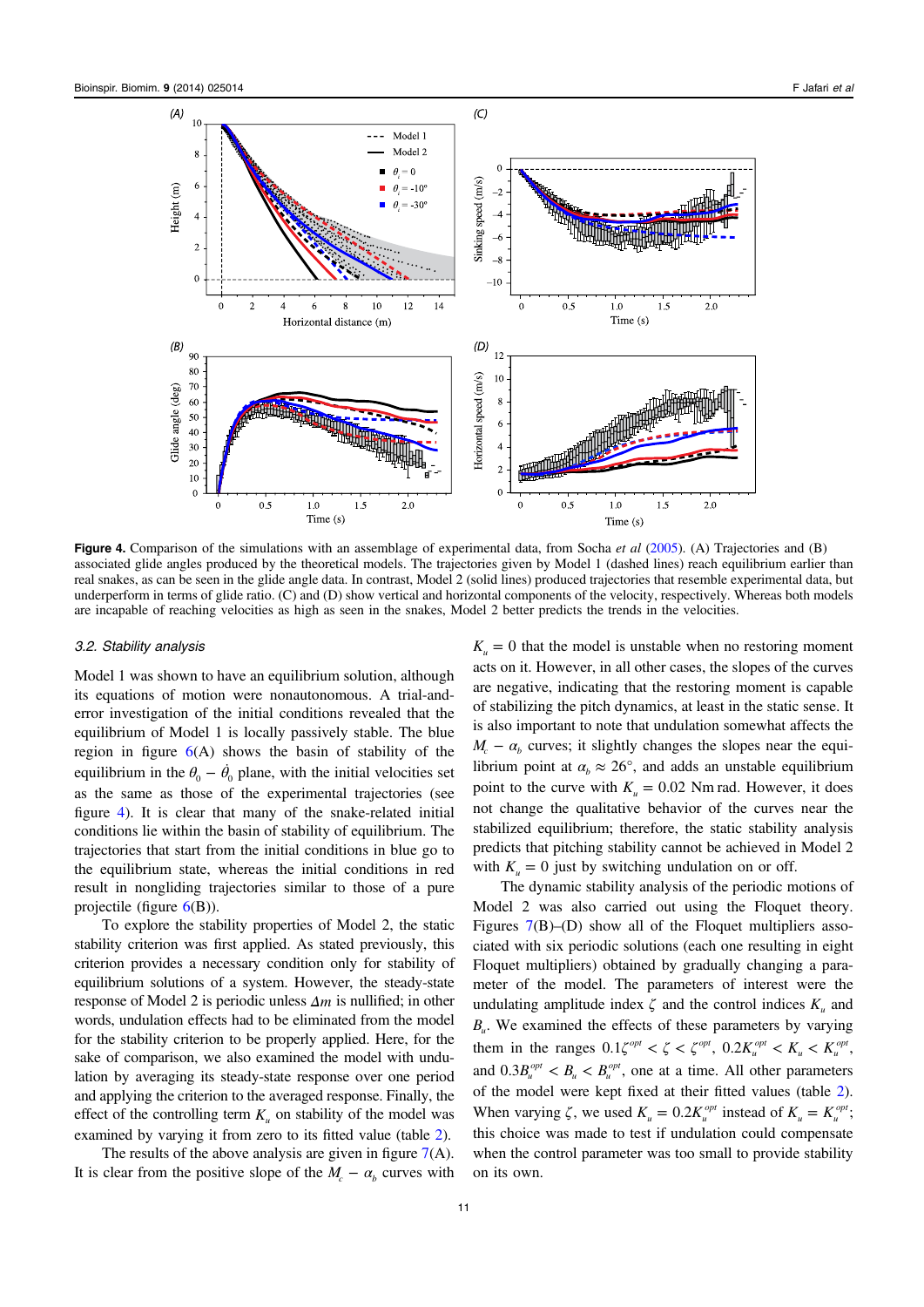<span id="page-12-0"></span>

Figure 5. (A) Model 2 with the fitted parameters successfully reproduced the experimental average trajectory (Socha et al [2010](#page-15-0)). Because the data were from the late-phase gliding trajectory, no specific origin was selected for the plot, but only the displacements in the horizontal and vertical directions are shown. (B) The simulated pitch angle deviated from the experimental data. However, the two time series have the same dominant frequency, which is equal to the frequency of undulation.

Figure [7\(](#page-13-0)B) shows that one of the Floquet multipliers enters the unit circle through +1 by increasing the undulation amplitude with  $\zeta > 0.1\zeta^{opt}$ , but the same multipliers later exits the unit circle through +1 when the undulation amplitude is further increased with  $\zeta > 0.9\zeta^{opt}$ . This means that undulation with amplitude bigger than a threshold could in fact compensate for the insufficient control parameter, but when the undulation amplitude increases beyond another threshold, it makes the model unstable again. Figures [7\(](#page-13-0)C) and (D) show the effect of the control indices on the stability characteristics of the periodic motions. In figure [7](#page-13-0)(C), one of the Floquet multipliers enters the unit circle through +1 with  $K_u > 0.2K_u^{opt}$  and, in figure [7](#page-13-0)(D), one of the Floquet multipliers enters the unit circle through −1 with  $B_u > 0.3B_u^{opt}$ . This means that both control terms are required for a stable motion; also, there exist threshold values for these terms below which stability cannot be achieved.

# 4. Discussion

#### 4.1. Stability analysis of the models

To investigate the theoretical stability characteristics of a flying snake during a glide trajectory, we developed two



Figure 6. The equilibrium solution of Model 1 is passively stable, with (A) basin of stability in the  $\theta_0 - \dot{\theta}_0$  plane, the initial velocity being  $(\dot{x}_0, \dot{z}_0) = (1.7, 0) \,\text{m s}^{-1}$ . The trajectories starting from an initial condition within the blue region converge to equilibrium, whereas the initial conditions in red result in trajectories that do not shallow and are similar to those of projectiles. (B) Two representative trajectories starting from the initial conditions singularized in (A). See movies 1 and 2 for animations of the trajectories shown.

dynamical models. Model 1 was a simple representation of the staggered configuration of a gliding snake's body. Our analysis shows that the nonautonomous equations of motion of Model 1, indeed, had an equilibrium solution, which was locally passively stable. This counterintuitive result was an inherent feature of the model's structure, in which the uniform distribution of mass and pressure over the airfoils would cause the CoP and CoM to coincide and, therefore, the pitch equation to be identically satisfied. More interestingly, many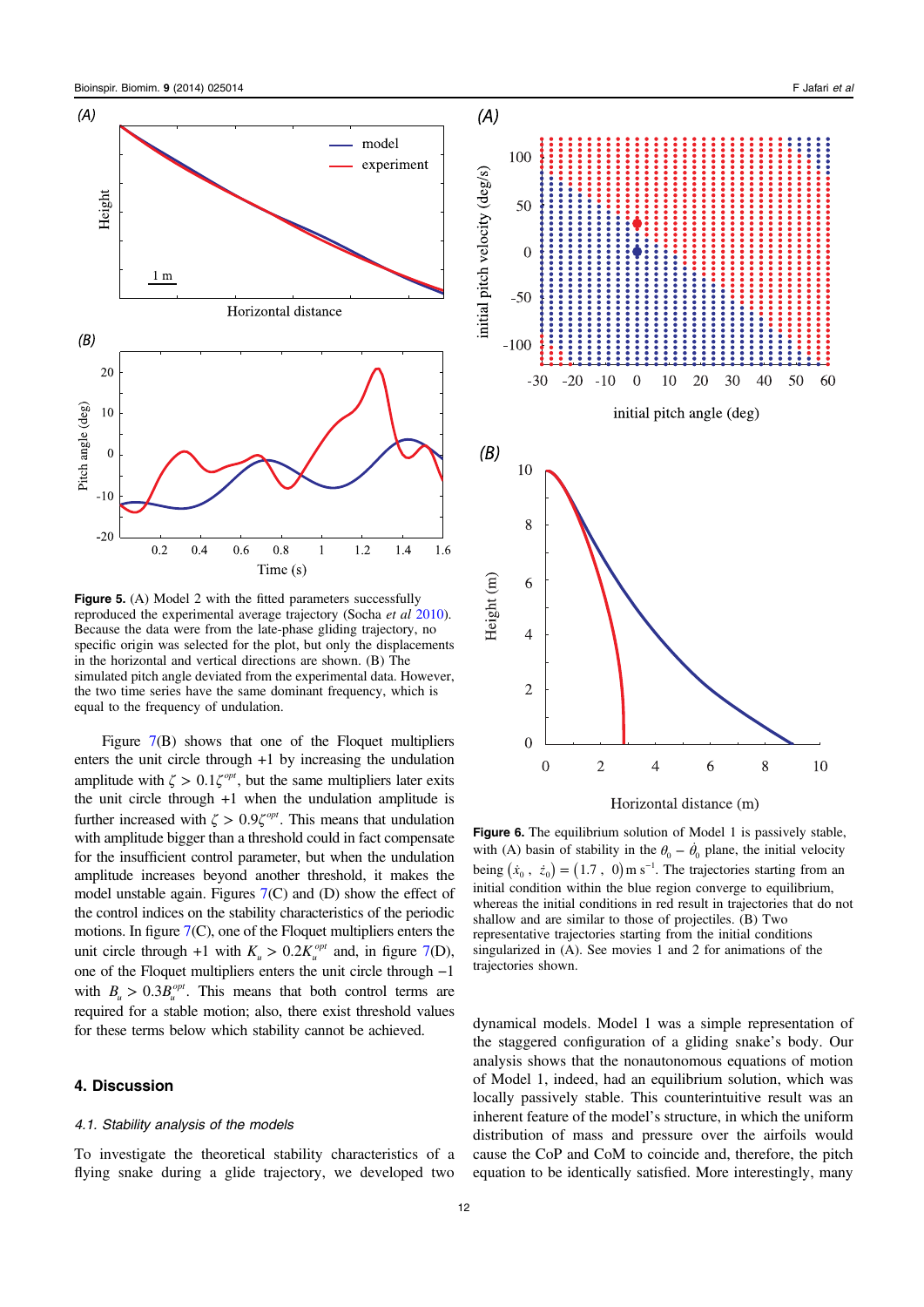<span id="page-13-0"></span>

Figure 7. Results of the static (A) and dynamic (B-D) stability criteria applied to Model 2. (A) Plots of the pitching moment about the CoM, *M<sub>c</sub>*, against the body angle of attack, *α<sub>b</sub>*, with different values of the control parameter *K<sub>u</sub>*. The dashed lines and solid lines correspond to the model with no undulation ( $\zeta = 0$ ) and the model with undulation, respectively. These plots show that the model with  $K_u = 0$  is passively unstable, but becomes statically stable with a positive restoring moment. The Floquet multipliers (relative to the unit circle in the complex plane) associated with the periodic motions of Model 2 when (B)  $0.1\zeta^{opt} < \zeta < \zeta^{opt}$ , (C)  $0.2K_u^{opt} < K_u < K_u^{opt}$ , and (D)  $0.3B_u^{opt} < B_u < B_u^{opt}$ . The superscripts denote the fitted values of the parameters (table [2\)](#page-10-0). The arrow in (B) shows that one of the Floquet multipliers enters the unit circle through +1 with  $\zeta > 0.1\zeta^{\text{opt}}$ , meaning that undulation compensates for a small control and stabilizes the motion (in this case, we set  $K_u = 0.2 K_u^{opt}$ ). The arrows in (C) and (D) show that one of the Floquet multipliers enters the unit circle through +1 with  $K_u > 0.2 K_u^{opt}$  and  $B_u > 0.3B_c^{opt}$ , respectively, meaning that an unstable motion could be stabilized using the restoring moment.

of the take-off conditions of flying snakes correspond to the initial conditions within the basin of stability of the equilibrium solution of Model 1. However, the structure of Model 1 requires that all parts of the virtual body contribute equally to producing aerodynamic forces, which is not possible in real gliding snakes due to variation of angle of attack and sweep angle along the body. Model 2 was developed to provide a more sophisticated representation of flying snake's behavior in mid-air. The airfoils were allowed to move with respect to each other; additionally, to account for potential control movements, a restoring moment was included to keep the pitch angle close to zero. This model was unstable in the pitch direction, but could be stabilized with the restoring moment.

An essential feature of snake gliding behavior that was incorporated into the models was undulation. A priori, undulation should affect the dynamics of flying snakes through at least three mechanisms: (i) continual changes in areas of the upstream and downstream airfoils, which in turn alters the aerodynamic forces; (ii) continual redistribution of body mass, which changes the position of the CoM; (iii) inertial couplings between the translational and rotational motions (see equation (S21)). There are other possible effects of undulation; for instance, it may cause 3D unsteady aerodynamic interactions that are not observed in static measurements, and it has been postulated that it enables stability in the rolling direction (Socha and LaBarbera [2005](#page-15-0)), but this was not modeled here. These mechanisms motivated the hypothesis of this study that undulation contributes to stability in the pitch direction, which was tested by applying the Floquet theory to Model 2. As shown by figure 7(B), undulation with an amplitude properly adjusted between two limits can provide stability in the absence of sufficient control. However, the periodic solution was found to be unstable with  $K_u < 0.2 K_u^{opt}$  or with  $B_u < 0.3 B_u^{opt}$  regardless of the influences from undulation. This shows that undulation has a limited capability for providing stability.

The results of Model 2 suggest that flying snakes require active control to perform stable glides. Although the actual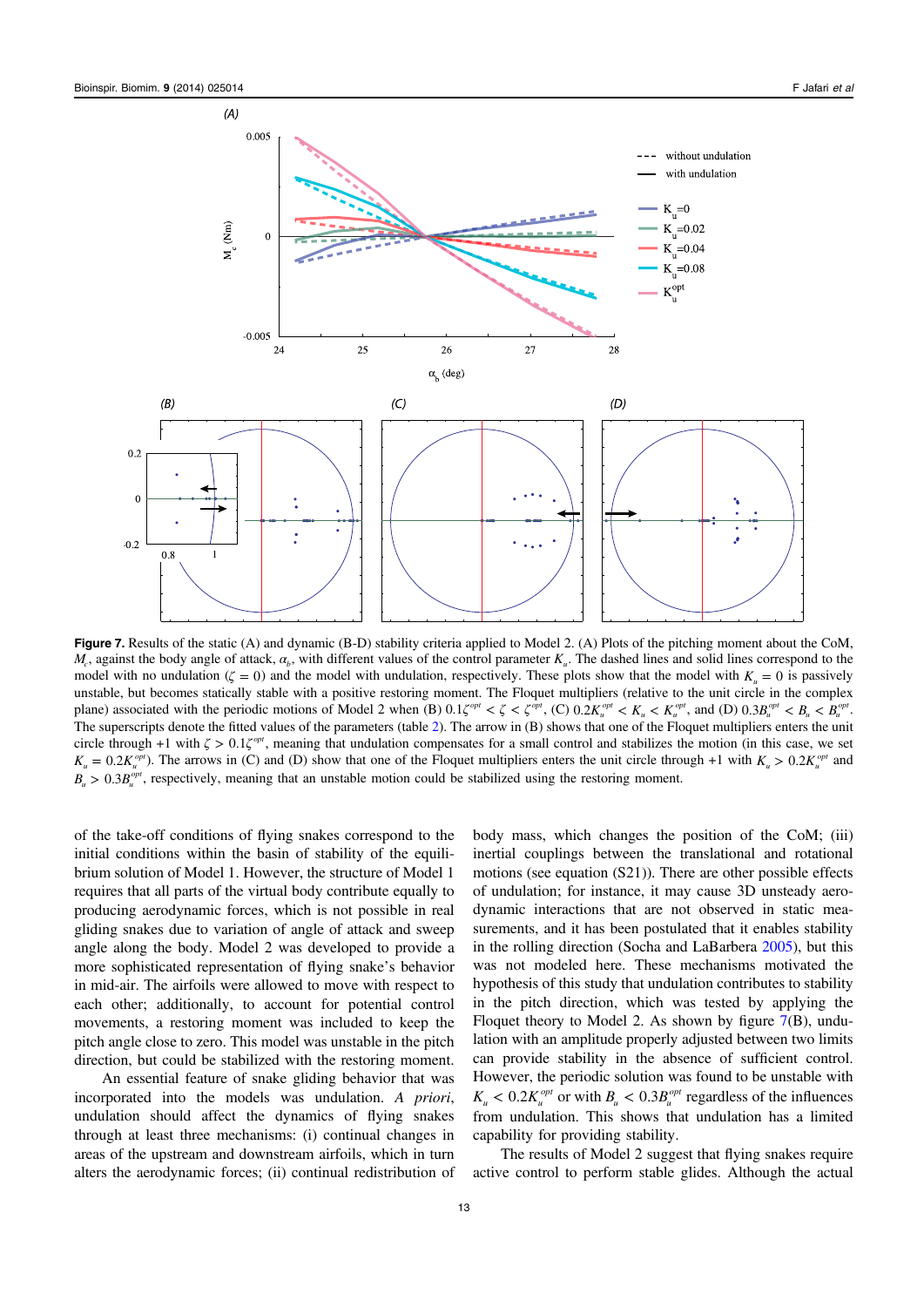control mechanisms that provide stability are not yet known, here we describe some possibilities. The asymmetric effect of pitch velocity on the airspeeds and angles of attack experienced by the upstream and downstream airfoils could be exploited to produce the restoring moment. This might be accomplished (see figure  $3(A)$  $3(A)$ ) either by actively modifying  $r_1$ and  $r<sub>2</sub>$ , or by actively oscillating the airfoils out of the model plane (i.e. the plane defined by the line connecting the airfoils). Both of these mechanisms would change the magnitude and direction of the airfoils' velocities and could be used as means of control. Another potential mechanism could take advantage of the dynamic changes of the aerodynamic load distribution along the snake body. This is in part supported by the results of preliminary tandem model manipulations, which suggest that changing the horizontal gap and vertical stagger affects the lift and drag forces on both airfoils (Miklasz et al [2010\)](#page-15-0). In some configurations of the tandem models, the lift and drag coefficients of the downstream airfoil are about half of those of the upstream airfoil, but the force coefficients approached those of a solitary airfoil when moved apart by multiple chord lengths. Thus, a 'nose-down' pitching moment could be produced in Model 2 by moving the downstream airfoil farther downstream (increasing  $r<sub>2</sub>$ ), while a 'nose-up' pitching moment requires the opposite movement. Although damping could also be obtained with a similar strategy, it should be recognized that some amount of damping is inherent in the dynamics of Model 2, which originates from the asymmetric effect of pitching velocity on the velocities of the upstream and downstream airfoils. This gives rise to a force asymmetry and a counteracting moment is thereby produced.

Recalling that the flying snakes produce lift using their entire body as a morphing wing, it becomes clear that one functional consequence of the S-shape is that it creates 'upstream' and 'downstream' airfoils. In fact, Miklasz et al [\(2010\)](#page-15-0) found that an enhancement in overall lift-to-drag ratio might be achieved with certain configurations. Thus, forming the staggered S-shape may enable such aerodynamic interactions. Moreover, it is well known that no aircraft could be made with a single positively cambered wing, because it would be unstable in the pitching direction (Etkin [1972](#page-15-0)). In practice, such wings may be used only in conjunction with an auxiliary surface that provides a nose-up moment when the wing is at zero lift. This may explain another possible function of the aerial snake's S-shape.

#### 4.2. Implications about gliding snakes

The seemingly contradictory results of our two models, when viewed together, render a deeper insight of how the control system of flying snakes works. Model 1 indicates that there exists a passively stable equilibrium state to which the trajectories converge, provided that they start from proper initial conditions within the basin of stability. Therefore, flying snakes would be able to glide without need for closed-loop feedback control if they could reconfigure their body according to the kinematics of Model 1. However, closedloop feedback control is likely necessary, resulting from

several idealizations in Model 1: (i) the couplings between the longitudinal and lateral motions have been neglected, (ii) mass and aerodynamic forces were distributed uniformly over the body area and, (iii) segments of the body are rigidly coherent. These criteria can never be met by an animal glider. Nonetheless, the ideally passively stable trajectory predicted by Model 1 provides an underlying 'dynamical skeleton' for closed-loop control to work with. A similar framework has been developed for walking in bipeds, which was believed to require active control. However, passively stable gaits have been found in theory, and these have been used to develop passive biped walkers (e.g. Garcia et al [1998](#page-15-0), Collins et al [2005](#page-15-0)).

The results of Model 2 provide the basis for predictions of how a snake's sensory system should provide feedback on body position and orientation while airborne. The success of Model 2 in predicting stable glide trajectories with a restoring moment proportional to the pitch angle, along with the observation that flying snakes tend to remain level with the ground during gliding, supports the idea that the snakes use pitch angle as a feedback variable in a closed-loop control system. Indeed, both the vestibular and/or visual systems are viable candidates for providing the primary sensory information needed for such control. Boistel et al [\(2011](#page-15-0)) observed that dimensions of the vestibular system in species of squamates capable of descent in the air were different from those in species with only a climbing or terrestrial lifestyle, and suggested that these modifications might be related to the maintenance of stability. Interestingly, the vision of flying snakes has been implicated as being particularly acute compared to that of other snake species (Socha and Sidor [2005](#page-16-0)), which may suggest a role in providing visual input to the animal's control system.

This does not exclude the possibility of other measures of position and orientation being utilized as feedback signals; for example, proprioception and pressure distribution information from the skin could provide sensory information. Nonflying snakes are known to possess mechanoreceptors that include rapidly adapting receptors and slowly adapting receptors (Proske [1969](#page-15-0)). However, rapidly adaptive receptors have high mechanical thresholds and restricted receptive fields. If flying snakes use skin pressure for feedback, they would require fast responses to small changes in air pressure. Assuming an ability to sense differences in flow speed on the dm s<sup> $-1$ </sup> scale, this would require mechanoreceptors with a sensitivity on the order of  $10^{-2}$  Pa.

#### 4.3. Gliding trajectories

The theoretical models of this study were based on experimental data from the developed stage of the glide. Our simulations of gliding trajectories (figure [4\)](#page-11-0) were conducted with the assumption that the models represented the behavior of flying snakes both in the ballistic dive and shallowing phases. However, the initial ballistic dive involves postural configurations whose effects have not been quantitatively studied. Starting with a straight body, during this phase the snake forms the S-shape and pitches downward (Socha [2002](#page-15-0)),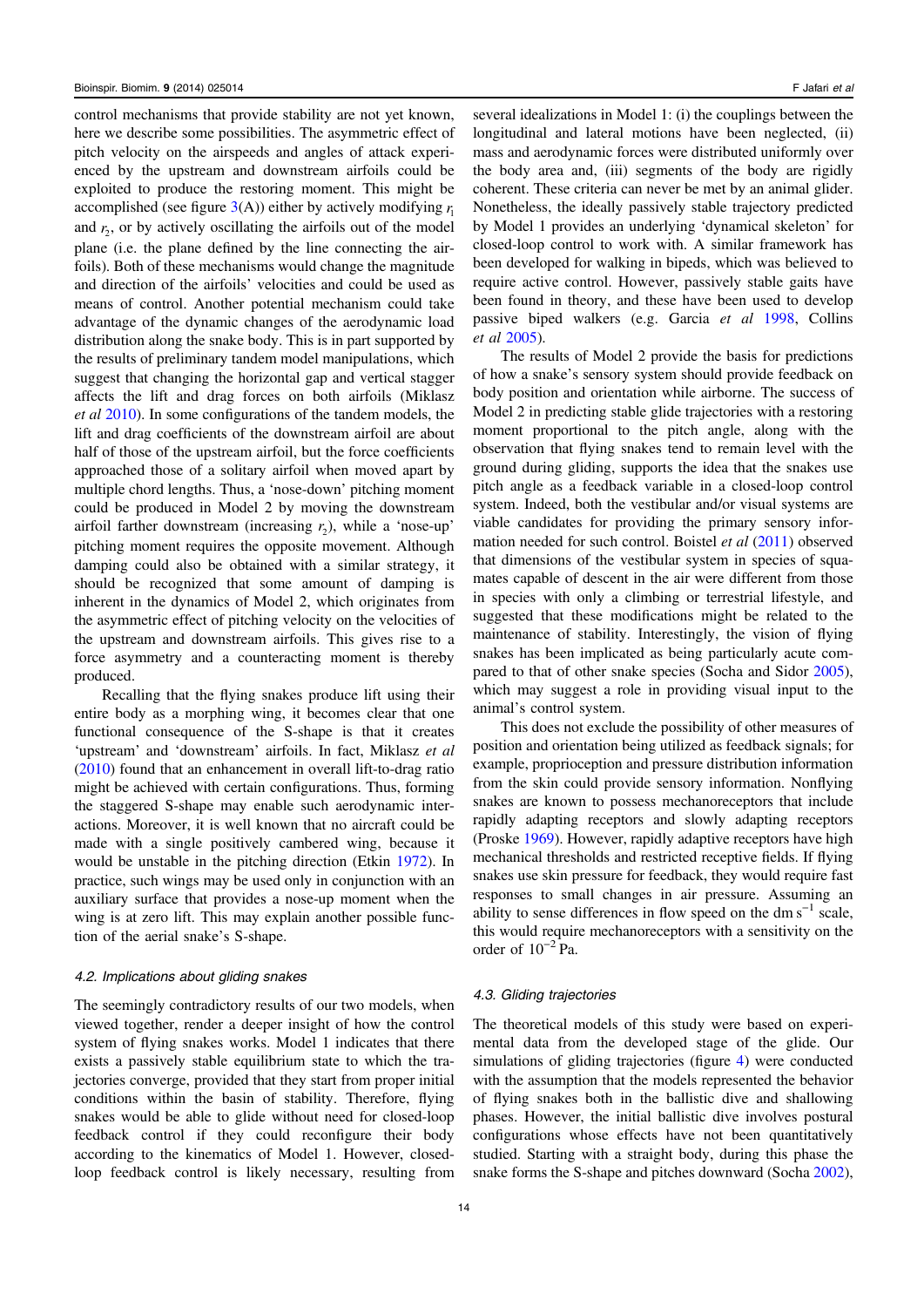<span id="page-15-0"></span>bringing itself to the staggered configuration shown in figure  $1(C)$  $1(C)$ . Therefore, it is likely that the aerodynamic forces acting on the snake are different in the ballistic dive phase. This might explain why both models predicted trajectories with speeds whose magnitudes are much less than those achieved by gliding snakes (figures  $4(C)$  $4(C)$  and (D)). Furthermore, Model 2 predicted trajectories that became closer to the measured data when the initial pitch angle was changed from  $0^{\circ}$  to  $-30^{\circ}$  (figures [4](#page-11-0)(A) and (B)). By decreasing the initial pitch angle, the model would benefit from smaller angles of attack in the ballistic phase to decrease drag and to obtain greater glide speed by the beginning of the shallowing phase; greater speed would result in greater lift production. Because the restoring moment would increase the angle of attack by making the pitch angle tend to zero, smaller initial pitch angles should produce trajectories that are more realistic.

# 4.4. Conclusions

This study presents two new first-order dynamical models developed to understand the gliding performance of flying snakes, in particular, the stability of the snake about the pitch axis. Model 1, which was a simple two-dimensional representation of the airborne snake as three rigidly attached airfoils, resulted in equilibrium glide trajectories that were locally passively stable. However, with relaxation of the rigidity assumption and other essential features of the gliding snake incorporated into Model 2, the passive stability was lost. It was then shown that the trajectories of Model 2 could be stabilized with a simple control mechanism using the pitch angle and pitch velocity as feedback. Although the modeling in this study was motivated as an attempt to understand how flying snakes glide, these results may be broadly applicable to a wide array of staggered, multi-winged flyers, at least within the low Reynolds number regime used by the snakes. Our initial first-order modeling also suggests that flying snakes require active control for stable gliding, but caution is warranted in over-extending these results to real gliding flight. Verification of the theoretical models using physical experiments is needed, and a full exploration of the parameter space should be conducted to probe the limits of the system. Furthermore, the biomechanical properties of the snake's body, as well as body orientation angles and muscle activity during gliding, must be measured to understand its control parameters. If experimentally justified, Model 2 would become a powerful tool to study the dynamics of flying snakes, and can be used to examine those aspects of gliding that are difficult, if not impossible, to study experimentally.

# Acknowledgements

This research was partially supported by DARPA grant W911NF1010040 to JJS and PPV. SDR gratefully acknowledges partial support by the National Science Foundation under Grant No. CMMI-1150456.

# **References**

- Alexander R M 2003 Principles of Animal Locomotion (Princeton, NJ: Princeton University Press)
- Biewener A A 2003 Animal Locomotion (New York: Oxford University Press)
- Bishop K L 2006 The relationship between 3D kinematics and gliding performance in the southern flying squirrel, Glaucomys volans J. Exp. Biol. 209 [689](http://dx.doi.org/10.1242/jeb.02062)–701
- Boistel R, Herrel A, Lebrun R, Daghfous G, Tafforeau P, Losos J B and Vanhooydonck B 2011 Shake rattle and roll: the bony labyrinth and aerial descent in squamates Int. Comp. Biol. 51 [957](http://dx.doi.org/10.1093/icb/icr034)–68
- Cheng B, Deng X and Hedrick T L 2011 The mechanics and control of pitching manoeuvres in a freely flying hawkmoth (Manduca sexta) J. Exp. Biol. 214 [4092](http://dx.doi.org/10.1242/jeb.062760)–106
- Collins S, Ruina A, Tedrake R and Wisse M 2005 Efficient bipedal robots based on passive-dynamic walkers Science 307 [1082](http://dx.doi.org/10.1126/science.1107799)–5
- Dudley R 2002 Mechanisms and implications of animal flight maneuverability Int. Comp. Biol. 42 [135](http://dx.doi.org/10.1093/icb/42.1.135)-40
- Etkin B 1972 Dynamics of Atmospheric Flight (New York: Wiley)
- Gao N, Aono H and Liu H 2011 Perturbation analysis of 6 DoF flight dynamics and passive dynamic stability of hovering fruit fly Drosophila melanogaster J. Theor. Biol. 270 98-[111](http://dx.doi.org/10.1016/j.jtbi.2010.11.022)
- Garcia M, Chatterjee A, Ruina A and Coleman M 1998 The simplest walking model: stability, complexity, and scaling ASME J. Biomech. Eng. 120 [281](http://dx.doi.org/10.1115/1.2798313)–8
- Heyer W R and Pongsapipatana S 1970 Gliding speeds of Ptychozoon lionatum (Reptilia: Gekkonidae) and Chrysopelea ornata (Reptilia: Colubridae) Herpetologica 26 317–9
- Holden D, Socha J J, Cardwell N and Vlachos P P 2014 Aerodynamics of the flying snake, Chrysopelea paradisi: how a bluff-body cross-sectional shape contributes to gliding performance J. Exp. Biol. 217 [382](http://dx.doi.org/10.1242/jeb.090902)–94
- Krishnan A, Socha J J, Vlachos P P and Barba L A 2014 Lift and wake of flying snakes *Phys. Fluids* 26 [031901](http://dx.doi.org/10.1063/1.4866444)
- McCay M G 2001 Aerodynamic stability and maneuverability of the gliding frog Polypedates dennysi J. Exp. Biol. 204 2817–26
- McCormick B W 1976 Aerodynamics, Aeronautics and Flight Mechanics (New York: Wiley)
- McGuire J 1998 Phylogenetic systematics, scaling relationships and the evolution of gliding performance in flying lizards (Genus Draco) PhD Thesis University of Texas
- Miklasz K, LaBarbera M, Chen X and Socha J J 2010 Effects of body cross-sectional shape on flying snake aerodynamics Exp. Mech. 50 [1335](http://dx.doi.org/10.1007/s11340-010-9351-5)–48
- Nayfeh A H and Balachandran B 2004 Applied Nonlinear Dynamics (Weinheim: Wiley)
- Proske U 1969 An electrophysiological analysis of cutaneous mechanoreceptors in a snake Comp. Biochem. Physiol. [29](http://dx.doi.org/10.1016/0010-406X(69)91006-8) [1039](http://dx.doi.org/10.1016/0010-406X(69)91006-8)–46
- Scholey K 1986 The climbing and gliding locomotion of the giant red flying squirrel Petaurista petaurista (Sciuridae) Bat Flight: Fledermausflug ed W Nachtigall (Stuttgart: Gustav-Fischer) pp 187–204
- Socha J J 2011 Gliding flight in *Chrysopelea*: turning a snake into a wing Int. Comp. Biol. 51 [969](http://dx.doi.org/10.1093/icb/icr092)-82
- Socha J J 2002 Gliding flight in the paradise tree snake Nature [418](http://dx.doi.org/10.1038/418603a) [603](http://dx.doi.org/10.1038/418603a)–4
- Socha J J and LaBarbera M 2005 Effects of size and behavior on the aerial performance of two species of flying snake (Chrysopelea) J. Exp. Biol. 208 [1835](http://dx.doi.org/10.1242/jeb.01580)–47
- Socha J J, Miklasz K, Jafari F and Vlachos P P 2010 Nonequilibrium trajectory dynamics and the kinematics of gliding in a flying snake Bioinspir. Biomim. 5 045002
- Socha J J, O'Dempsey T O and LaBarbera M 2005 A 3D Kinematic analysis of gliding in a flying snake, Chrysopelea paradisi J. Exp. Biol. 208 [1817](http://dx.doi.org/10.1242/jeb.01579)–33